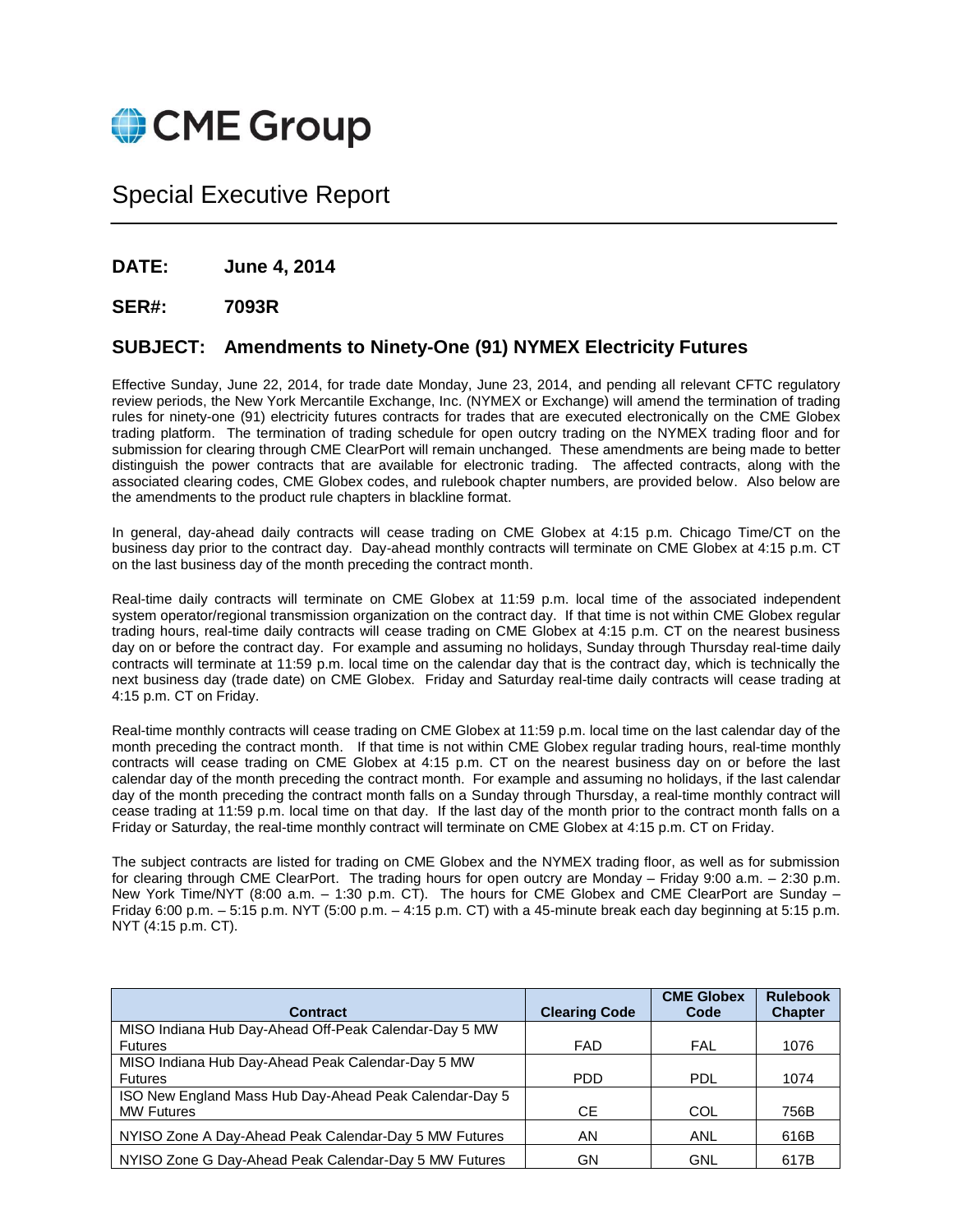| NYISO Zone J Day-Ahead Peak Calendar-Day 5 MW Futures                                                          | <b>JN</b>      | <b>JNL</b>       | 618B |
|----------------------------------------------------------------------------------------------------------------|----------------|------------------|------|
| CAISO NP15 EZ Gen Hub 5 MW Off-Peak Calendar-Day Day-<br>Ahead LMP Futures                                     | 2Z             | 2ZW              | 348  |
| CAISO SP15 EZ Gen Hub 5 MW Off-Peak Calendar-Day Day-                                                          |                |                  |      |
| Ahead LMP Futures<br>CAISO NP15 EZ Gen Hub 5 MW Peak Calendar-Day Day-                                         | 4Z             | C4Z              | 349  |
| Ahead LMP Futures                                                                                              | 3Z             | 3ZW              | 346  |
| CAISO SP15 EZ Gen Hub 5 MW Peak Calendar-Day Day-<br>Ahead LMP Futures                                         | 9Z             | <b>DAZ</b>       | 347  |
| ERCOT North 345 kV Hub Day-Ahead 5 MW Off-Peak                                                                 |                |                  |      |
| Calendar-Day Futures                                                                                           | ERP            | <b>YRP</b>       | 1047 |
| ERCOT North 345 kV Hub Day-Ahead 5 MW Peak Calendar-<br>Day Futures                                            | <b>ERW</b>     | <b>YRW</b>       | 1043 |
| ERCOT North 345 kV Hub 5 MW Off-Peak Calendar-Day                                                              |                |                  |      |
| <b>Futures</b>                                                                                                 | 18             | AP <sub>1</sub>  | 283  |
| ERCOT North 345 kV Hub 5 MW Peak Calendar-Day Futures<br>MISO Indiana Hub Real-Time Off-Peak Calendar-Day 5 MW | 17             | AI7              | 282  |
| <b>Futures</b>                                                                                                 | <b>FTD</b>     | <b>FTL</b>       | 1077 |
| MISO Indiana Hub Real-Time Peak Calendar-Day 5 MW<br><b>Futures</b>                                            | <b>PTD</b>     | <b>PTL</b>       | 1075 |
| PJM AEP Dayton Hub Real-Time Off-Peak Calendar-Day 5 MW                                                        |                |                  |      |
| <b>Futures</b>                                                                                                 | <b>AOR</b>     | <b>AOL</b>       | 955  |
| PJM Northern Illinois Hub Real-Time Off-Peak Calendar-Day 5<br><b>MW Futures</b>                               | <b>NOC</b>     | <b>NOI</b>       | 958  |
| PJM Western Hub Real-Time Off-Peak Calendar-Day 5 MW                                                           |                |                  |      |
| <b>Futures</b><br>PJM AEP Dayton Hub Real-Time Peak Calendar-Day 5 MW                                          | <b>WOR</b>     | <b>WOL</b>       | 952  |
| <b>Futures</b>                                                                                                 | VD             | <b>VDL</b>       | 766  |
| PJM Northern Illinois Hub Real-Time Peak Calendar-Day 5 MW<br><b>Futures</b>                                   | UD             | <b>UDL</b>       | 763  |
| PJM Western Hub Real-Time Peak Calendar-Day 5 MW                                                               |                |                  |      |
| <b>Futures</b><br>CAISO NP15 EZ Gen Hub 5 MW Off-Peak Calendar-Day Real-                                       | JD             | <b>JDL</b>       | 637  |
| <b>Time LMP Futures</b>                                                                                        | 2J             | 2JW              | 270  |
| CAISO SP15 EZ Gen Hub 5 MW Off-Peak Calendar-Day Real-                                                         |                |                  |      |
| <b>Time LMP Futures</b><br>CAISO NP15 EZ Gen Hub 5 MW Peak Calendar-Day Real-                                  | 2K             | B <sub>2</sub> K | 271  |
| <b>Time LMP Futures</b>                                                                                        | 2F             | 2FW              | 268  |
| CAISO SP15 EZ Gen Hub 5 MW Peak Calendar-Day Real-<br><b>Time LMP Futures</b>                                  | 2H             | <b>DHA</b>       | 269  |
| <b>ERCOT Daily Load Forecast Futures</b>                                                                       | <b>EMC</b>     | <b>EMC</b>       | 1185 |
| PJM Daily Load Forecast Futures                                                                                | PDJ            | PDJ              | 181  |
| CAISO NP15 EZ Gen Hub 5 MW Off-Peak Calendar-Month                                                             |                |                  |      |
| Day-Ahead LMP Futures<br>CAISO SP15 EZ Gen Hub 5 MW Off-Peak Calendar-Month                                    | 3X             | 3XW              | 344  |
| Day-Ahead LMP Futures                                                                                          | 5X             | DAX              | 345  |
| ISO New England Mass Hub Day-Ahead Off-Peak Calendar-<br>Month 5 MW Futures                                    | H2             | H <sub>2</sub> L | 801  |
| Mid-Columbia Day-Ahead Off-Peak Calendar-Month 5 MW                                                            |                |                  |      |
| <b>Futures</b>                                                                                                 | OMC            | OML              | 937  |
| MISO Indiana Hub (formerly Cinergy Hub) Day-Ahead Off-Peak<br>Calendar-Month 5 MW Futures                      | K <sub>2</sub> | K <sub>2</sub> L | 893  |
| NYISO Zone A Day-Ahead Off-Peak Calendar-Month 5 MW                                                            |                |                  |      |
| <b>Futures</b><br>NYISO Zone G Day-Ahead Off-Peak Calendar-Month 5 MW                                          | K4             | K4L              | 903  |
| <b>Futures</b>                                                                                                 | D <sub>2</sub> | D <sub>2</sub> L | 905  |
| NYISO Zone J Day-Ahead Off-Peak Calendar-Month 5 MW<br><b>Futures</b>                                          | D4             | D <sub>4</sub> L |      |
| Palo Verde Day-Ahead Off-Peak Calendar-Month 5 MW                                                              |                |                  | 553  |
| <b>Futures</b>                                                                                                 | <b>OVD</b>     | <b>OVL</b>       | 941  |
| PJM AEP Dayton Hub Day-Ahead Off-Peak Calendar-Month 5<br><b>MW Futures</b>                                    | R7             | R7L              | 157  |
| PJM Northern Illinois Hub Day-Ahead Off-Peak Calendar-Month                                                    | L <sub>3</sub> | L3L              | 153  |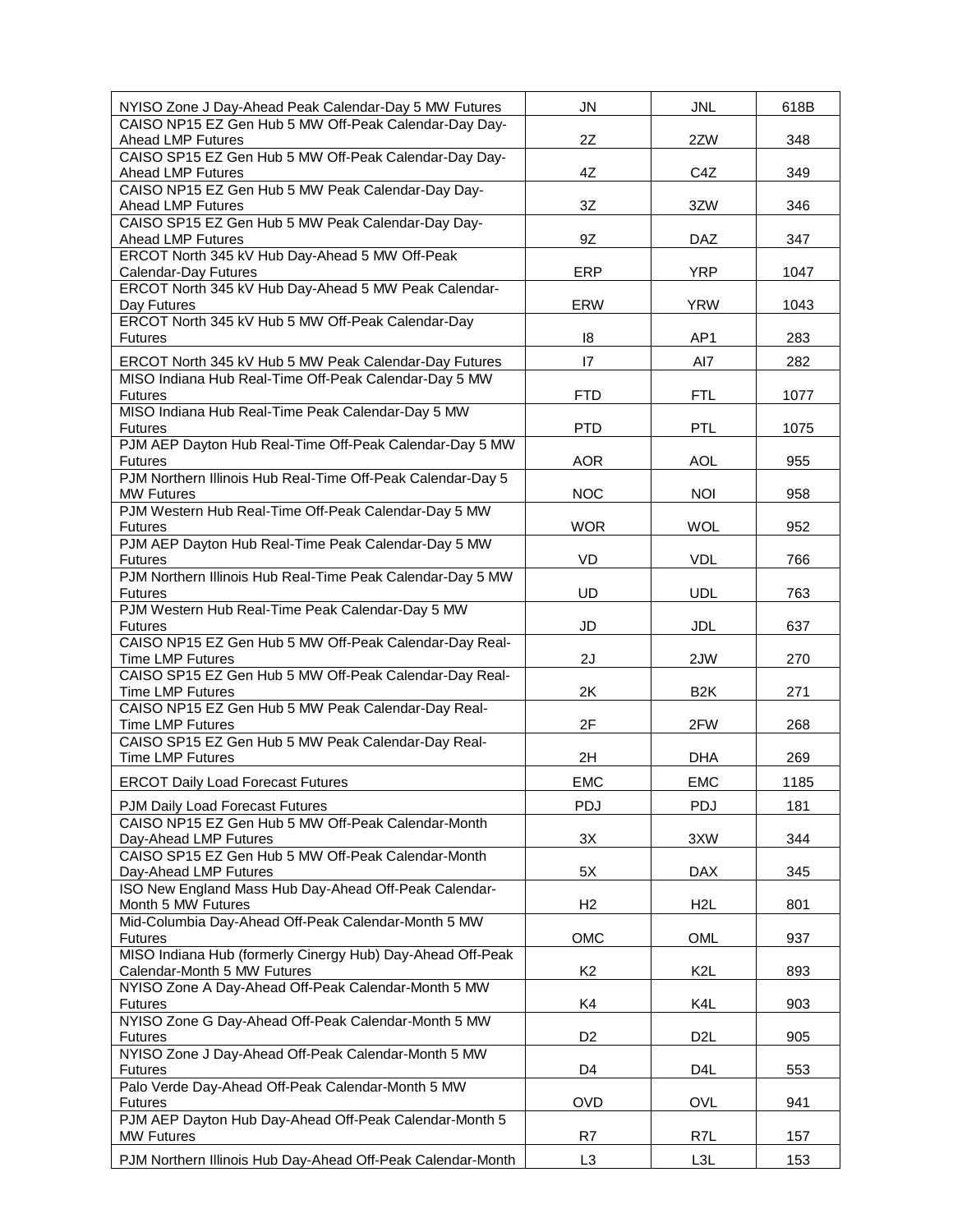| 5 MW Futures                                                                              |                |                  |      |
|-------------------------------------------------------------------------------------------|----------------|------------------|------|
| PJM Western Hub Day-Ahead Off-Peak Calendar-Month 5 MW<br><b>Futures</b>                  | E4             | E4L              | 175  |
| ISO New England Mass Hub Off-Peak LMP Futures                                             | KI             | AKI              | 756A |
| MISO Indiana Hub Day-Ahead Off-Peak Calendar-Month 5 MW<br><b>Futures</b>                 | <b>FDM</b>     | FQK              | 1072 |
| NYISO Zone A Off-Peak LBMP Futures                                                        | KB             | AKB              | 616A |
| NYISO Zone G Off-Peak LBMP Futures                                                        | KH             | AKH              | 617A |
| NYISO Zone J Off-Peak LBMP Futures                                                        | KK             | AKP              | 618A |
| PJM Eastern Hub Off-Peak Calendar-Month Day-Ahead LMP<br><b>Futures</b>                   | F <sub>4</sub> | AF4              | 165  |
| CAISO NP15 EZ Gen Hub 5 MW Peak Calendar-Month Day-<br>Ahead LMP Futures                  | 4X             | 4XW              | 342  |
| CAISO SP15 EZ Gen Hub 5 MW Peak Calendar-Month Day-<br>Ahead LMP Futures                  | 9X             | E9X              | 343  |
| Mid-Columbia Day-Ahead Peak Calendar-Month 5 MW Futures                                   | <b>MDC</b>     | <b>MDL</b>       | 935  |
| Palo Verde Day-Ahead Peak Calendar-Month 5 MW Futures                                     | <b>PVD</b>     | <b>PVL</b>       | 939  |
| ISO New England Mass Hub Day-Ahead Peak Calendar-Month<br>2.5 MW Futures                  | NI             | NIL.             | 756  |
| MISO Indiana Hub (formerly Cinergy Hub) Day-Ahead Peak                                    |                |                  |      |
| Calendar-Month 5 MW Futures<br>NYISO Zone A Day-Ahead Peak Calendar-Month 5 MW            | H <sub>5</sub> | H <sub>5</sub> L | 859  |
| <b>Futures</b>                                                                            | K <sub>3</sub> | K3L              | 902  |
| NYISO Zone G Day-Ahead Peak Calendar-Month 5 MW<br><b>Futures</b>                         | T <sub>3</sub> | T <sub>3</sub> L | 904  |
| NYISO Zone J Day-Ahead Peak Calendar-Month 5 MW Futures                                   | D <sub>3</sub> | D3L              | 906  |
| PJM AEP Dayton Hub Day-Ahead LMP Peak Calendar-Month 5<br><b>MW Futures</b>               | D7             | D7L              | 156  |
| PJM Northern Illinois Hub Day-Ahead LMP Peak Calendar-<br>Month 5 MW Futures              | N <sub>3</sub> | N3L              | 152  |
| PJM Western Hub Day-Ahead Peak Calendar-Month 5 MW<br><b>Futures</b>                      | J <sub>4</sub> | J4L              | 174  |
| ISO New England Mass Hub 5 MW Peak Calendar-Month Day-<br>Ahead LMP Futures               | U <sub>6</sub> | AU6              | 800  |
| MISO Indiana Hub Day-Ahead Peak Calendar-Month 5 MW<br><b>Futures</b>                     | <b>PDM</b>     | <b>PDO</b>       | 1070 |
| NYISO Zone A Peak LBMP Futures                                                            | KA             | AKA              | 616  |
| NYISO Zone G Peak LBMP Futures                                                            | KG             | AKG              | 617  |
| NYISO Zone J Peak LBMP Futures                                                            | KJ             | AKJ              | 618  |
| PJM Eastern Hub Peak Calendar-Month Day-Ahead LMP<br><b>Futures</b>                       | E <sub>9</sub> | AE9              | 164  |
| ERCOT North 345 kV Hub Day-Ahead 5 MW Off-Peak Futures                                    | ERU            | <b>ERL</b>       | 1039 |
| ERCOT North 345 kV Hub Day-Ahead 5 MW Peak Futures                                        | ERE            | EAC              | 1035 |
| ERCOT North 345 kV Hub 5 MW Off-Peak Futures                                              | 16             | AI6              | 281  |
| ERCOT North 345 kV Hub 5 MW Peak Futures                                                  | 15             | AI5              | 280  |
| CAISO NP15 EZ Gen Hub 5 MW Off-Peak Calendar-Month<br>Real-Time LMP Futures               | 2D             | 2D               | 266  |
| CAISO SP15 EZ Gen Hub 5 MW Off-Peak Calendar-Month<br>Real-Time LMP Futures               | 2E             | C <sub>2</sub> E | 267  |
| MISO Indiana Hub (formerly Cinergy Hub) Real-Time Off-Peak<br>Calendar-Month 5 MW Futures | H <sub>4</sub> | <b>EJL</b>       | 803  |
| PJM AEP Dayton Hub Real-Time Off-Peak Calendar-Month 5                                    |                |                  |      |
| <b>MW Futures</b><br>PJM Northern Illinois Hub Real-Time Off-Peak Calendar-Month          | V <sub>3</sub> | V3L              | 897  |
| 5 MW Futures<br>PJM Western Hub Real-Time Off-Peak Calendar-Month 5 MW                    | B <sub>6</sub> | B6L              | 895  |
| <b>Futures</b>                                                                            | N <sub>9</sub> | N9L              | 177  |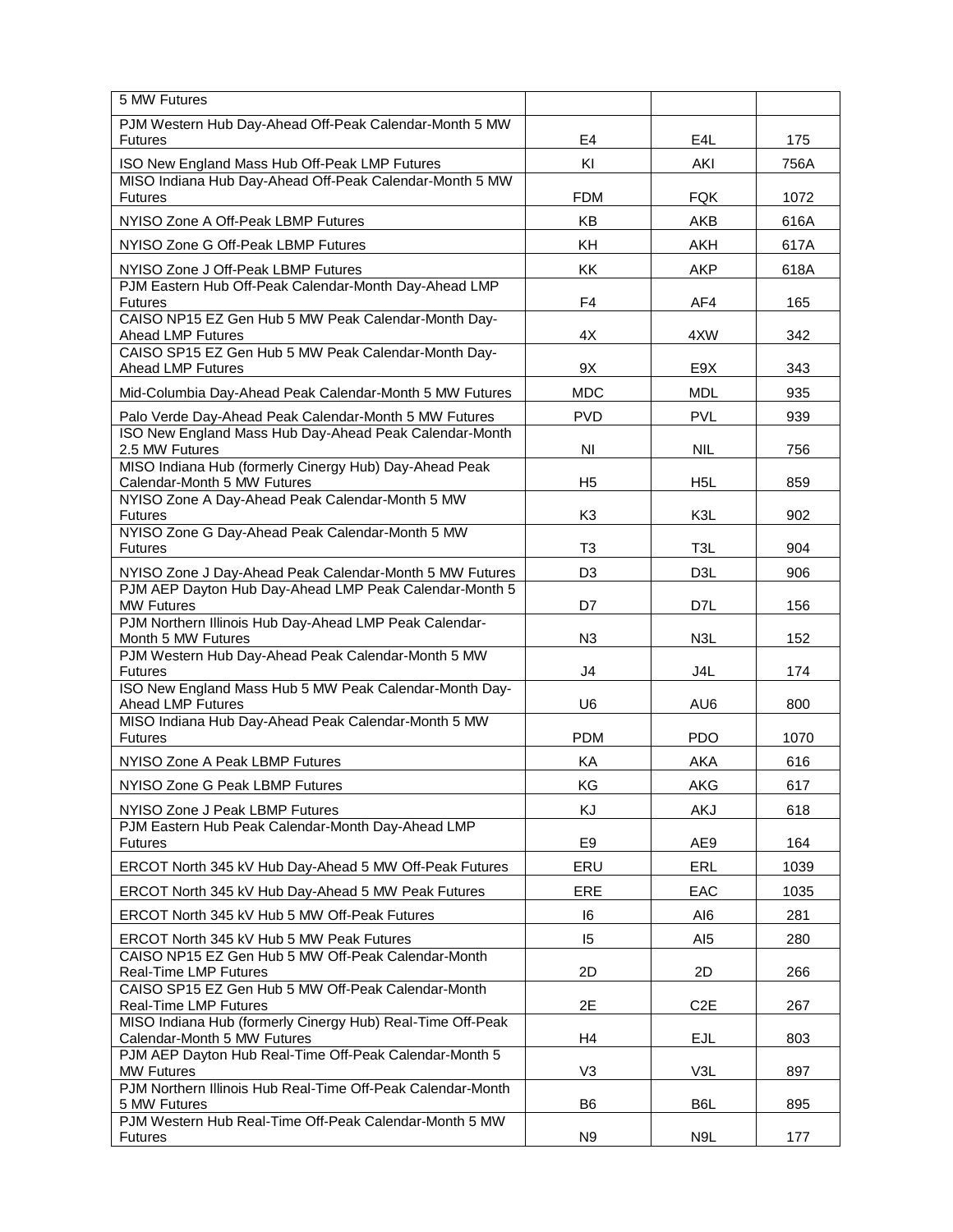| MISO Indiana Hub (formerly Cinergy Hub) Off-Peak LMP<br><b>Futures</b>                      | EJ.            | AEJ             | 774A |
|---------------------------------------------------------------------------------------------|----------------|-----------------|------|
| MISO Indiana Hub Real-Time Off-Peak Calendar-Month 5 MW<br><b>Futures</b>                   | <b>FTM</b>     | <b>FTQ</b>      | 1073 |
| PJM AEP Dayton Hub Off-Peak LMP Futures                                                     | <b>VP</b>      | <b>AVP</b>      | 765A |
| PJM Northern Illinois Hub Off-Peak LMP Futures                                              | UO.            | <b>AUO</b>      | 762A |
| PJM Off-Peak Calendar-Month LMP Futures                                                     | <b>JP</b>      | <b>AJP</b>      | 635A |
| CAISO NP15 EZ Gen Hub 5 MW Peak Calendar-Month Real-<br><b>Time LMP Futures</b>             | 1Y             | 1Y              | 264  |
| CAISO SP15 EZ Gen Hub 5 MW Peak Calendar-Month Real-<br><b>Time LMP Futures</b>             | 1Z             | 1ZA             | 265  |
| MISO Indiana Hub (formerly Cinergy Hub) Real-Time Peak<br>Calendar-Month 2.5 MW Futures     | EM             | MEL             | 774  |
| PJM AEP Dayton Hub Real-Time Peak Calendar-Month 2.5<br><b>MW Futures</b>                   | <b>VM</b>      | <b>VML</b>      | 765  |
| PJM Northern Illinois Hub Real-Time Peak Calendar-Month 2.5<br><b>MW Futures</b>            | UM             | <b>UML</b>      | 762  |
| PJM Western Hub Real-Time Peak Calendar-Month 2.5 MW<br><b>Futures</b>                      | JM             | <b>JML</b>      | 635  |
| MISO Indiana Hub (formerly Cinergy Hub) 5 MW Month Peak<br>Calendar-Month Real-Time Futures | H <sub>3</sub> | AH <sub>3</sub> | 802  |
| MISO Indiana Hub Real-Time Peak Calendar-Month 5 MW<br><b>Futures</b>                       | <b>PTM</b>     | <b>PTU</b>      | 1071 |
| PJM AEP Dayton Hub 5 MW Peak Calendar-Month Real-Time<br><b>LMP Futures</b>                 | Z <sub>9</sub> | AZ9             | 896  |
| P.JM Northern Illinois Hub 5 MW Peak Calendar-Month Real-<br><b>Time LMP Futures</b>        | B <sub>3</sub> | AB <sub>3</sub> | 894  |
| PJM Western Hub 50 MW Peak Calendar-Month Real-Time<br><b>LMP Futures</b>                   | 4S             | A4S             | 178  |
| PJM Western Hub Peak Calendar-Month Real-Time LMP<br><b>Futures</b>                         | L1             | AL <sub>1</sub> | 176  |

#### **CAISO NP15 EZ Gen Hub 5 MW Peak Calendar-Day Day-Ahead LMP Futures 346.08 TERMINATION OF TRADING**

Trading on CME Globex shall cease on the business day prior to the contract day. Trading on the trading floor venue, as well as submission of all block transactions, shall cease on the contract day and, if the contract day is not a business day, trading shall cease on the business day prior to the contract day. Trading shall cease on the business day that is the peak day. When the peak day is not a business day, trading shall cease on the previous business day.

# **Chapter 347**

# **CAISO SP15 EZ Gen Hub 5 MW Peak Calendar-Day Day-Ahead LMP Futures 347.08 TERMINATION OF TRADING**

Trading on CME Globex shall cease on the business day prior to the contract day. Trading on the trading floor venue, as well as submission of all block transactions, shall cease on the contract day and, if the contract day is not a business day, trading shall cease on the business day prior to the contract day.Trading shall cease on the business day that is the peak day. When the business day is not the peak day, trading shall cease on the previous business day.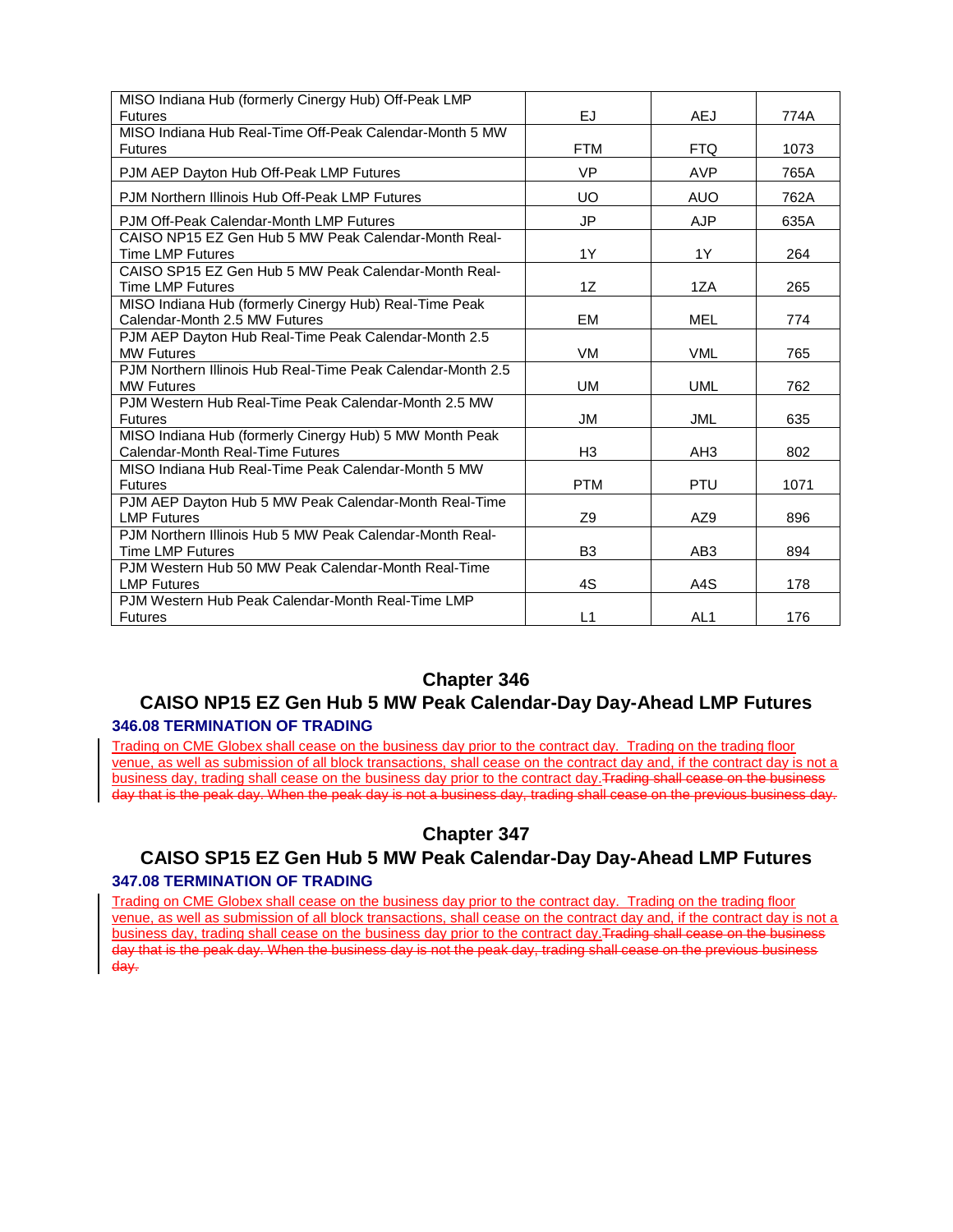# **CAISO NP15 EZ Gen Hub 5 MW Off-Peak Calendar-Day Day-Ahead LMP Futures**

#### **348.07 TERMINATION OF TRADING**

Trading on CME Globex shall cease on the business day prior to the contract day. Trading on the trading floor venue, as well as submission of all block transactions, shall cease on the contract day and, if the contract day is not a business day, trading shall cease on the previous business day prior to the contract day.Trading shall cease on the business day that is the off-peak day. When the off-peak day is not a business day, trading shall cease on the previous business day.

#### **Chapter 349**

#### **CAISO SP15 EZ Gen Hub 5 MW Off-Peak Calendar-Day Day-Ahead LMP Futures 349.07 TERMINATION OF TRADING**

Trading on CME Globex shall cease on the business day prior to the contract day. Trading on the trading floor venue, as well as submission of all block transactions, shall cease on the contract day and, if the contract day is not a business day, trading shall cease on the business day prior to the contract day.Trading shall cease on the business day that is the off-peak day. When the off-peak day is not a business day, trading shall cease on the previous business day.

# **Chapter 616B**

# **NYISO Zone A Day-Ahead Peak Calendar-Day 5 MW Futures**

#### **616B.06. TERMINATION OF TRADING**

Trading on CME Globex shall cease on the business day prior to the contract day. Trading on the trading floor venue, as well as submission of all block transactions, shall cease on the contract day and, if the contract day is not a business day, trading shall cease on the business day prior to the contract day.Trading shall cease on the business day that is the peak day. When the business day is not the peak day, trading shall cease on the previous business day.

#### **Chapter 617B**

# **NYISO Zone G Day-Ahead Peak Calendar-Day 5 MW Futures**

#### **617B.06. TERMINATION OF TRADING**

Trading on CME Globex shall cease on the business day prior to the contract day. Trading on the trading floor venue, as well as submission of all block transactions, shall cease on the contract day and, if the contract day is not a business day, trading shall cease on the business day prior to the contract day.Trading shall cease on the business day that is the peak day. When the business day is not the peak day, trading shall cease on the previous business day.

# **Chapter 618B**

# **NYISO Zone J Day-Ahead Peak Calendar-Day 5 MW Futures**

#### **618B.06. TERMINATION OF TRADING**

Trading on CME Globex shall cease on the business day prior to the contract day. Trading on the trading floor venue, as well as submission of all block transactions, shall cease on the contract day and, if the contract day is not a business day, trading shall cease on the business day prior to the contract day.Trading shall cease on the business day that is the peak day. When the business day is not the peak day, trading shall cease on the previous business day.

# **Chapter 756B**

#### **ISO New England Mass Hub Day-Ahead Peak Calendar-Day 5 MW Futures 756B.06. TERMINATION OF TRADING**

Trading on CME Globex shall cease on the business day prior to the contract day. Trading on the trading floor venue, as well as submission of all block transactions, shall cease on the contract day and, if the contract day is not a business day, trading shall cease on the business day prior to the contract day. Trading shall cease on the business day that is the peak day. When the business day is not the peak day, trading shall cease on the previous business day.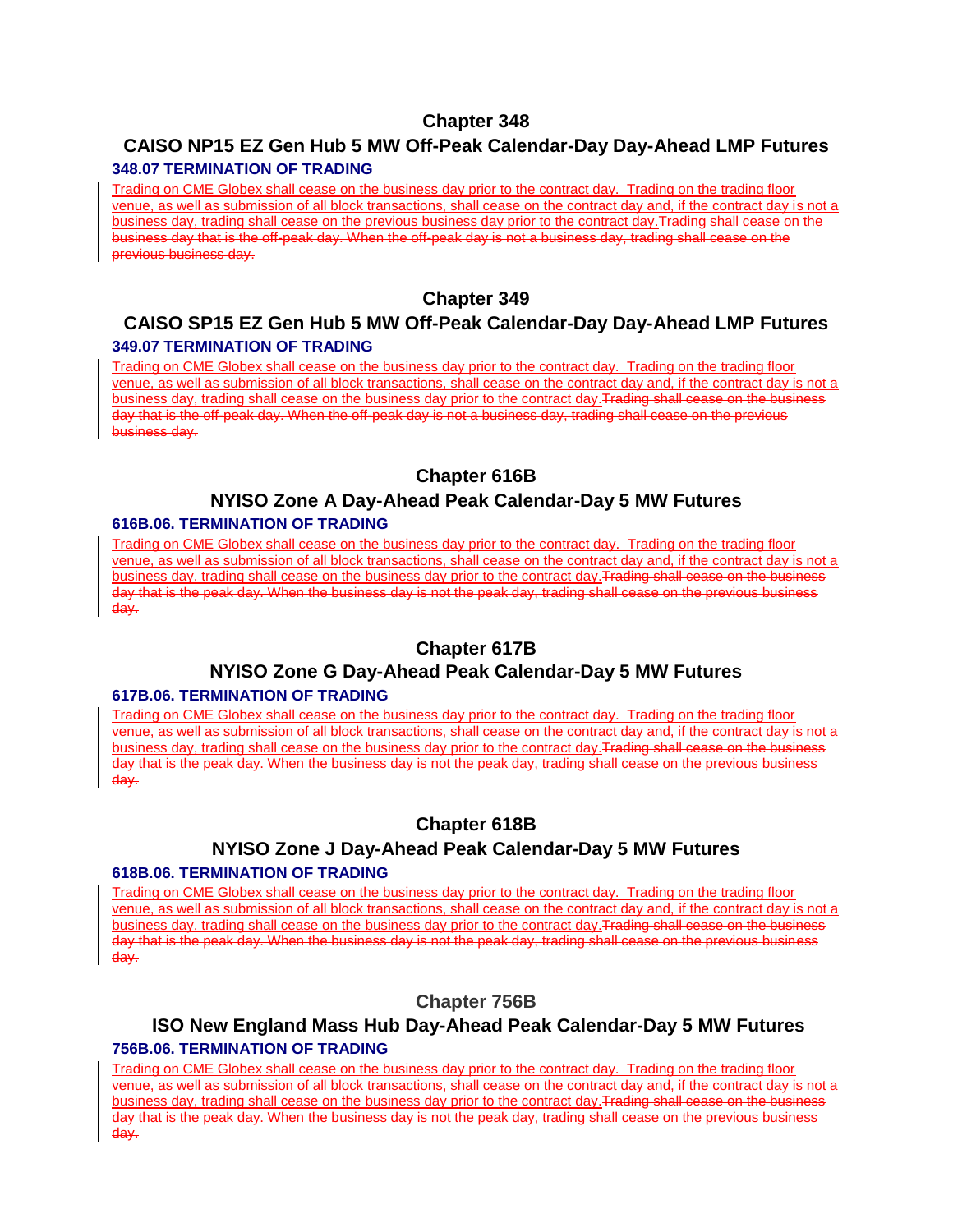# **ERCOT North 345 kV Hub Day-Ahead 5 MW Peak Calendar-Day Futures**

#### **1043.08. TERMINATION OF TRADING**

Trading on CME Globex shall cease on the business day prior to the contract day. Trading on the trading floor venue, as well as submission of all block transactions, shall cease on the contract day and, if the contract day is not a business day, trading shall cease on the business day prior to the contract day.Trading shall cease on the business day that is the peak day. When the peak day is not a business day, trading shall cease on the previous business day.

# **Chapter 1047**

#### **ERCOT North 345 kV Hub Day-Ahead 5 MW Off-Peak Calendar-Day Futures 1047.07. TERMINATION OF TRADING**

Trading on CME Globex shall cease on the business day prior to the contract day. Trading on the trading floor venue, as well as submission of all block transactions, shall cease on the contract day and, if the contract day is not a business day, trading shall cease on the business day prior to the contract day. Trading shall cease on the business day that is the off-peak day. When the off-peak day is not a business day, trading shall cease on the previous business day.

# **Chapter 1074**

#### **MISO Indiana Hub Day-Ahead Peak Calendar-Day 5 MW Futures 1074.08 TERMINATION OF TRADING**

Trading on CME Globex shall cease on the business day prior to the contract day. Trading on the trading floor venue, as well as submission of all block transactions, shall cease on the contract day and, if the contract day is not a business day, trading shall cease on the business day prior to the contract day. Trading shall cease on the business day that is the peak day. When the peak day is not a business day, trading shall cease on the previous business day.

#### **Chapter 1076**

#### **MISO Indiana Hub Day-Ahead Off-Peak Calendar-Day 5 MW Futures 1076.07 TERMINATION OF TRADING**

Trading on CME Globex shall cease on the business day prior to the contract day. Trading on the trading floor venue, as well as submission of all block transactions, shall cease on the contract day and, if the contract day is not a business day, trading shall cease on the business day prior to the contract day. Trading shall cease on the business day that is the off-peak day. When the off-peak day is not a business day, trading shall cease on the previous business day.

# **Chapter 181 PJM Daily Load Forecast Futures**

#### **181102.E. Termination of Trading**

Trading on CME Globex shall cease at 23:59 Eastern Prevailing Time (EPT) on the calendar day that is the contract day, and if that time is not within CME Globex regular trading hours, trading on CME Globex shall cease at the normal termination time on the nearest business day on or before the contract day. Trading on the trading floor venue, as well as submission of all block transactions, Trading shall cease on the business day following the PJM operating day that is the calendar day.

#### **Chapter 268**

# **CAISO NP15 EZ Gen Hub 5 MW Peak Calendar-Day Real-Time LMP Futures**.

#### **268.08. TERMINATION OF TRADING**

Trading on CME Globex shall cease at 23:59 PPT on the calendar day that is the contract day, and if that time is not within CME Globex regular trading hours, trading on CME Globex shall cease at the normal termination time on the nearest business day on or before the contract day. Trading on the trading floor venue, as well as submission of all block transactions, shall cease on the contract day and, if the contract day is not a business day, trading shall cease on the previous business day. Trading shall cease on the business day that is the peak day. When the peak day is not a business day, trading shall cease on the previous business day.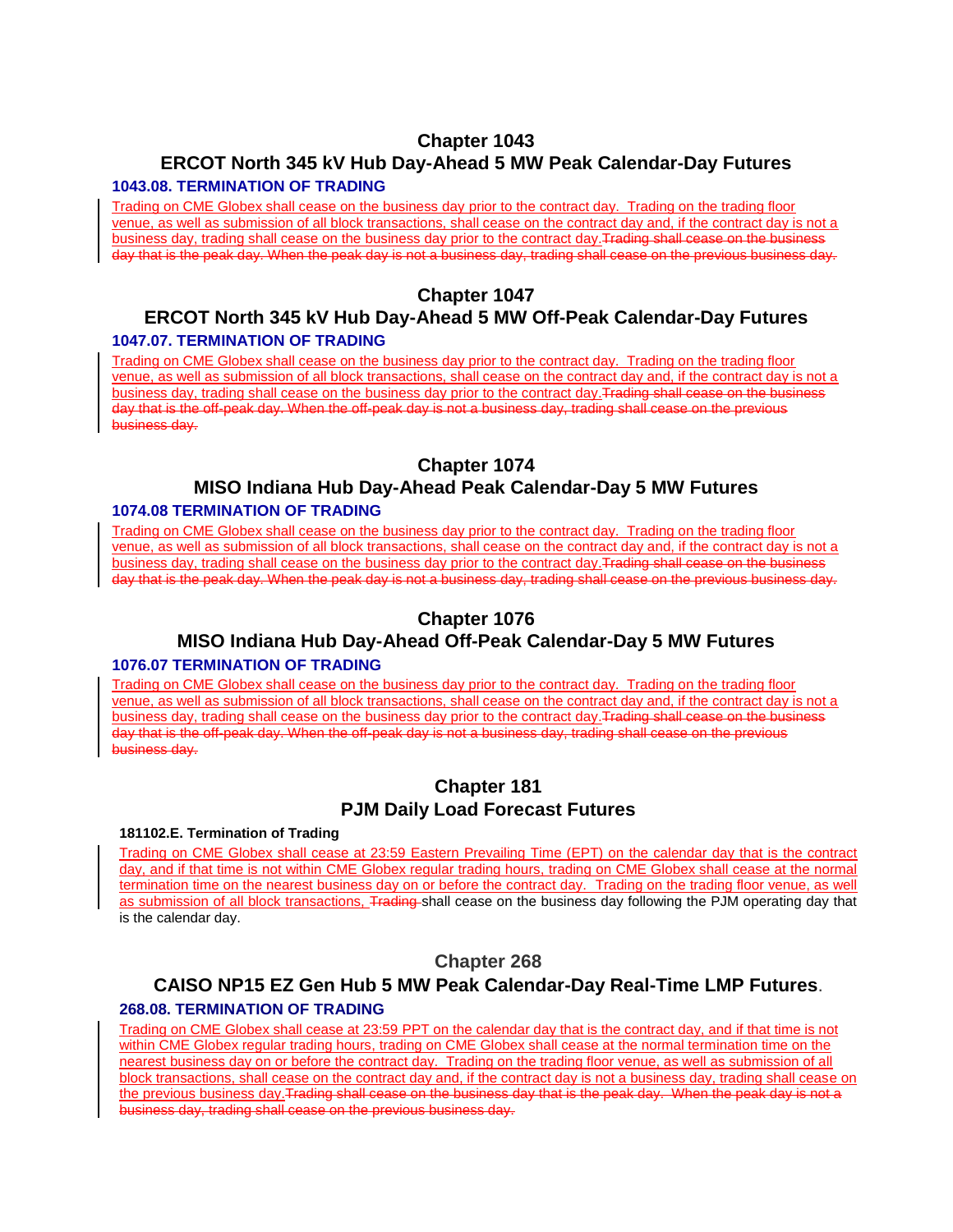# **CAISO SP15 EZ Gen Hub 5 MW Peak Calendar-Day Real-Time LMP Futures**

#### **269.08. TERMINATION OF TRADING**

Trading on CME Globex shall cease at 23:59 PPT on the calendar day that is the contract day, and if that time is not within CME Globex regular trading hours, trading on CME Globex shall cease at the normal termination time on the nearest business day on or before the contract day. Trading on the trading floor venue, as well as submission of all block transactions, shall cease on the contract day and, if the contract day is not a business day, trading shall cease on the previous business day. Trading shall cease on the business day that is the peak day. When the business day is not the peak day, trading shall cease on the previous business day.

# **Chapter 270**

# **CAISO NP15 EZ Gen Hub 5 MW Off-Peak Calendar-Day Real-Time LMP Futures 270.07. TERMINATION OF TRADING**

Trading on CME Globex shall cease at 23:59 PPT on the calendar day that is the contract day, and if that time is not within CME Globex regular trading hours, trading on CME Globex shall cease at the normal termination time on the nearest business day on or before the contract day. Trading on the trading floor venue, as well as submission of all block transactions, shall cease on the contract day and, if the contract day is not a business day, trading shall cease on the previous business day.Trading shall cease on the business day that is the off-peak day. When the off-peak day is not a business day, trading shall cease on the previous business day.

#### **Chapter 271**

# **CAISO SP15 EZ Gen Hub 5 MW Off-Peak Calendar-Day Real-Time LMP Futures 271.07. TERMINATION OF TRADING**

Trading on CME Globex shall cease at 23:59 PPT on the calendar day that is the contract day, and if that time is not within CME Globex regular trading hours, trading on CME Globex shall cease at the normal termination time on the nearest business day on or before the contract day. Trading on the trading floor venue, as well as submission of all block transactions, shall cease on the contract day and, if the contract day is not a business day, trading shall cease on the previous business day. Trading shall cease on the business day that is the off-peak day. When the off-peak day is not a business day, trading shall cease on the previous business day.

#### **Chapter 282**

# **ERCOT North 345 kV Hub 5 MW Peak Calendar-Day Futures**

#### **282.08. TERMINATION OF TRADING**

Trading on CME Globex shall cease at 23:59 CPT on the calendar day that is the contract day, and if that time is not within CME Globex regular trading hours, trading on CME Globex shall cease at the normal termination time on the nearest business day on or before the contract day. Trading on the trading floor venue, as well as submission of all block transactions, shall cease on the contract day and, if the contract day is not a business day, trading shall cease on the previous business day. Trading shall cease on the business day that is the peak day. When the peak day is not a business day, trading shall cease on the previous business day.

#### **Chapter 283**

# **ERCOT North 345 kV Hub 5 MW Off-Peak Calendar-Day Futures**

#### **283.07. TERMINATION OF TRADING**

Trading on CME Globex shall cease at 23:59 CPT on the calendar day that is the contract day, and if that time is not within CME Globex regular trading hours, trading on CME Globex shall cease at the normal termination time on the nearest business day on or before the contract day. Trading on the trading floor venue, as well as submission of all block transactions, shall cease on the contract day and, if the contract day is not a business day, trading shall cease on the previous business day. Trading shall cease on the business day that is the off-peak day. When the off-peak day is not a business day, trading shall cease on the previous business day.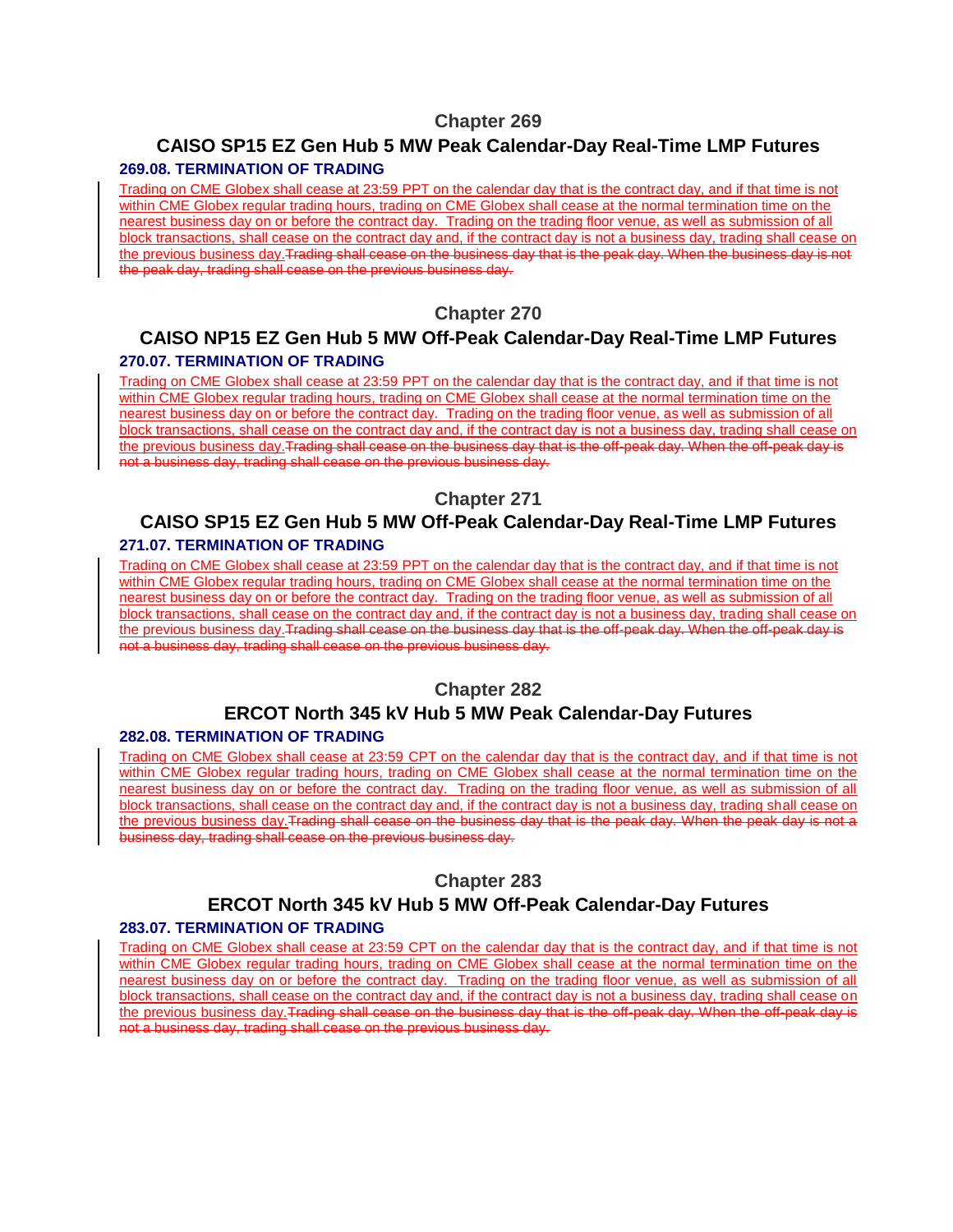#### **PJM Western Hub Real-Time Peak Calendar-Day 5 MW Futures**

#### **637.06. TERMINATION OF TRADING**

Trading on CME Globex shall cease at 23:59 EPT on the calendar day that is the contract day, and if that time is not within CME Globex regular trading hours, trading on CME Globex shall cease at the normal termination time on the nearest business day on or before the contract day. Trading on the trading floor venue, as well as submission of all block transactions, shall cease on the business day following the contract day and, if the day following the contract day is not a business day, trading shall cease on the last business day prior to the day that is not a business day. Trading shall cease on the business day following the peak day when the following day is a business day. When the day following the peak day is not a business day, trading shall cease on the last business day prior to the day which is not a business day.

# **Chapter 763**

#### **PJM Northern Illinois Hub Real-Time Peak Calendar-Day 5 MW Futures 763.06. TERMINATION OF TRADING**

Trading on CME Globex shall cease at 23:59 EPT on the calendar day that is the contract day, and if that time is not within CME Globex regular trading hours, trading on CME Globex shall cease at the normal termination time on the nearest business day on or before the contract day. Trading on the trading floor venue, as well as submission of all block transactions, shall cease on the business day following the contract day and, if the day following the contract day is not a business day, trading shall cease on the last business day prior to the day that is not a business day. Trading shall cease on the business day following the peak day when the following day is a business day. When the day following the peak day is not a business day, trading shall cease on the last business day prior to the day which is not a business day.

# **Chapter 766**

#### **PJM AEP-Dayton Hub Real-Time Peak Calendar-Day 5 MW Futures**

#### **766.06. TERMINATION OF TRADING**

Trading on CME Globex shall cease at 23:59 EPT on the calendar day that is the contract day, and if that time is not within CME Globex regular trading hours, trading on CME Globex shall cease at the normal termination time on the nearest business day on or before the contract day. Trading on the trading floor venue, as well as submission of all block transactions, shall cease on the business day following the contract day and, if the day following the contract day is not a business day, trading shall cease on the last business day prior to the day that is not a business day. Trading shall cease on the business day following the peak day when the following day is a business day. When the day following the peak day is not a business day, trading shall cease on the last business day prior to the day which is not a business day.

#### **Chapter 952**

#### **PJM Western Hub Real-Time Off-Peak Calendar-Day 5 MW Futures**

#### **952102.F. Termination of Trading**

Trading on CME Globex shall cease at 23:59 EPT on the calendar day that is the contract day, and if that time is not within CME Globex regular trading hours, trading on CME Globex shall cease at the normal termination time on the nearest business day on or before the contract day. Trading on the trading floor venue, as well as submission of all block transactions, shall cease on the contract day and, if the contract day is not a business day, trading shall cease on the previous business day.Trading shall cease on the business day that is the off-peak day. When the off-peak day is not a business day, trading shall cease on the previous business day.

#### **Chapter 955**

#### **PJM AEP Dayton Hub Real-Time Off-Peak Calendar-Day 5 MW Futures**

#### **955102.F. Termination of Trading**

Trading on CME Globex shall cease at 23:59 EPT on the calendar day that is the contract day, and if that time is not within CME Globex regular trading hours, trading on CME Globex shall cease at the normal termination time on the nearest business day on or before the contract day. Trading on the trading floor venue, as well as submission of all block transactions, shall cease on the contract day and, if the contract day is not a business day, trading shall cease on the previous business day. Trading shall cease on the business day that is the off-peak day. When the off-peak day is not a business day, trading shall cease on the previous business day.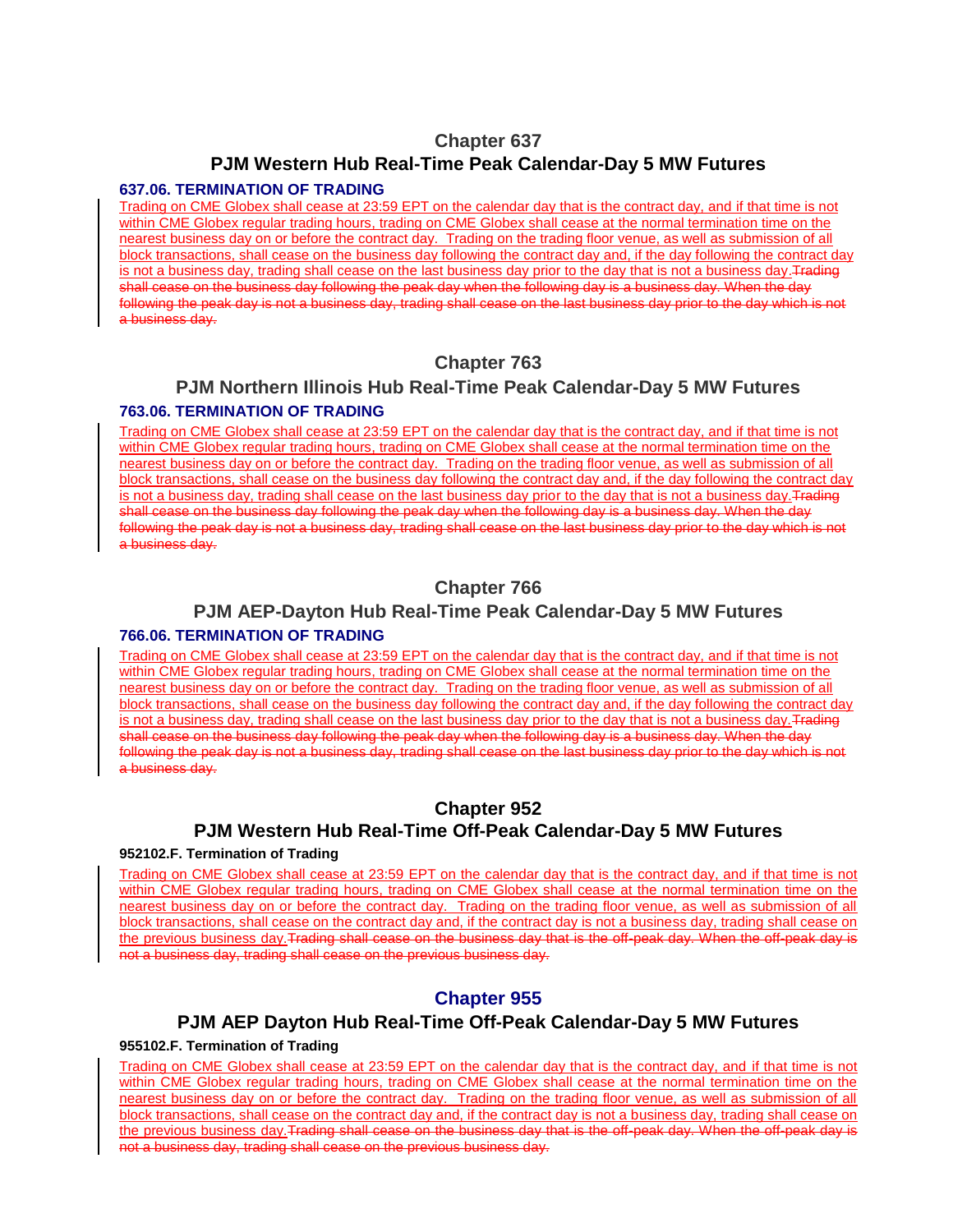# **PJM Northern Illinois Hub Real-Time Off-Peak Calendar-Day 5 MW Futures 958102.F. Termination of Trading**

Trading on CME Globex shall cease at 23:59 EPT on the calendar day that is the contract day, and if that time is not within CME Globex regular trading hours, trading on CME Globex shall cease at the normal termination time on the nearest business day on or before the contract day. Trading on the trading floor venue, as well as submission of all block transactions, shall cease on the contract day and, if the contract day is not a business day, trading shall cease on the previous business day. Trading shall cease on the business day that is the off-peak day. When the off-peak day is not a business day, trading shall cease on the previous business day.

#### **Chapter 1075**

# **MISO Indiana Hub Real-Time Peak Calendar-Day 5 MW Futures**

#### **1075.08 TERMINATION OF TRADING**

Trading on CME Globex shall cease at 23:59 EPT on the calendar day that is the contract day, and if that time is not within CME Globex regular trading hours, trading on CME Globex shall cease at the normal termination time on the nearest business day on or before the contract day. Trading on the trading floor venue, as well as submission of all block transactions, shall cease on the business day following the contract day and, if the day following the contract day is not a business day, trading shall cease on the last business day prior to the day that is not a business day. Trading shall cease on the business day following the peak day when the following day is a business day. When the day following the peak day is not a business day, trading shall cease on the last business day prior to the day which is not a business day.

#### **Chapter 1077**

#### **MISO Indiana Hub Real-Time Off-Peak Calendar-Day 5 MW Futures 1077.07 TERMINATION OF TRADING**

#### Trading on CME Globex shall cease at 23:59 EST on the calendar day that is the contract day, and if that time is not within CME Globex regular trading hours, trading on CME Globex shall cease at the normal termination time on the nearest business day on or before the contract day. Trading on the trading floor venue, as well as submission of all block transactions, shall cease on the contract day and, if the contract day is not a business day, trading shall cease on the previous business day. Trading shall cease on the business day that is the off-peak day. When the off-peak day is not a business day, trading shall cease on the previous business day.

# **Chapter 1185 ERCOT Daily Load Forecast Futures**

#### **1185102.E. Termination of Trading**

Trading on CME Globex shall cease at 23:59 Central Prevailing Time (CPT) on the calendar day that is the contract day, and if that time is not within CME Globex regular trading hours, trading on CME Globex shall cease at the normal termination time on the nearest business day on or before the contract day. Trading on the trading floor venue, as well as submission of all block transactions, Trading shall cease on the business day following the ERCOT operating day that is the calendar day.

#### **Chapter 152**

#### **PJM Northern Illinois Hub Day-Ahead LMP Peak Calendar- Month 5 MW Futures 152.08. TERMINATION OF TRADING**

Trading on CME Globex shall cease on the last business day of the month prior to the contract month. Trading on the trading floor venue, as well as submission of all block transactions, shall cease on the last business day of the contract month.Trading shall cease the last business day of the contract month.

#### **Chapter 153**

#### **PJM Northern Illinois Hub Day-Ahead Off-Peak Calendar-Month 5 MW Futures 153.07 TERMINATION OF TRADING**

Trading on CME Globex shall cease on the last business day of the month prior to the contract month. Trading on the trading floor venue, as well as submission of all block transactions, shall cease on the last business day of the contract month. Trading shall cease on the last business day of the contract month.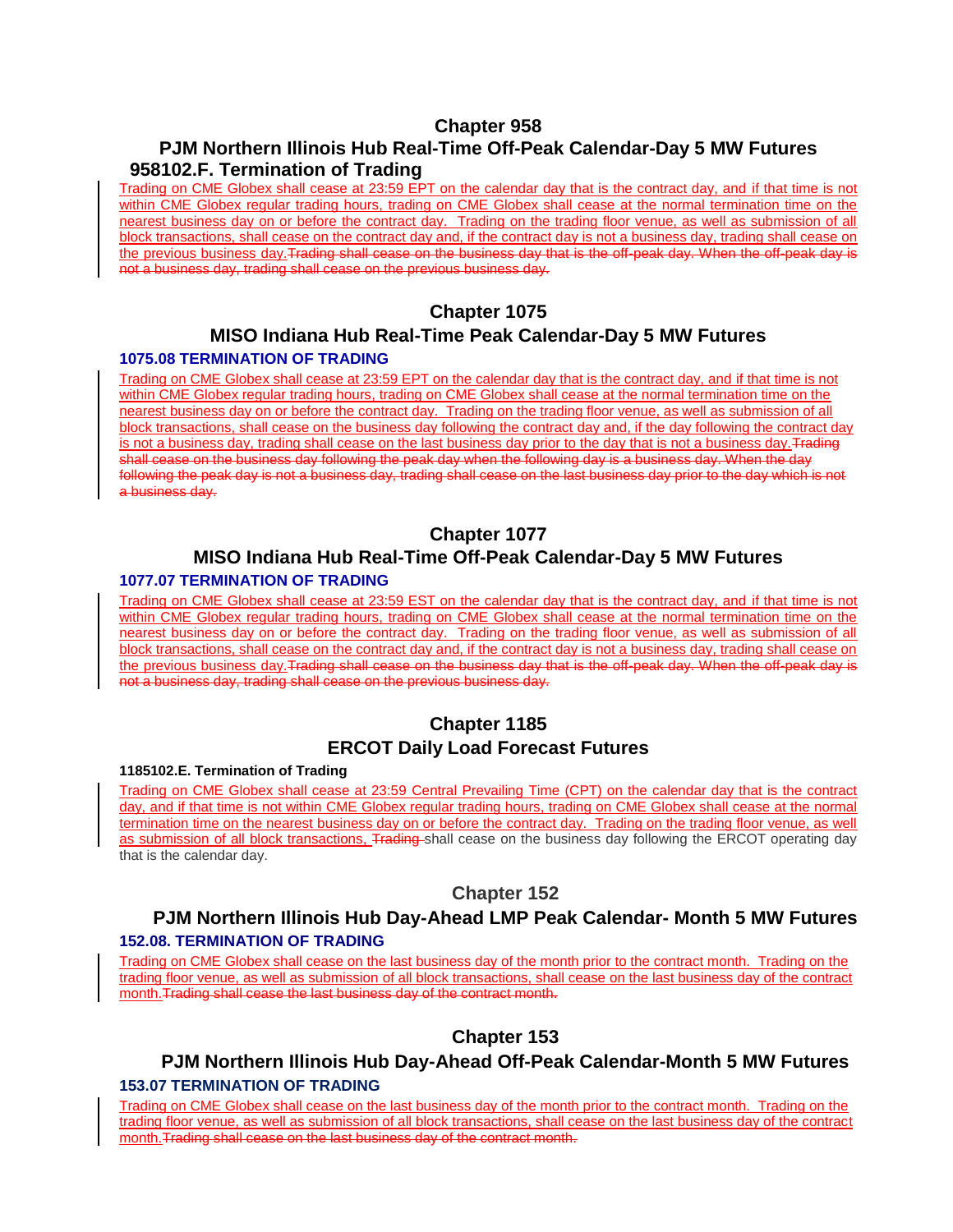# **PJM AEP Dayton Hub Day-Ahead LMP Peak Calendar-Month 5 MW Futures**

#### **156.08. TERMINATION OF TRADING**

Trading on CME Globex shall cease on the last business day of the month prior to the contract month. Trading on the trading floor venue, as well as submission of all block transactions, shall cease on the last business day of the contract month.Trading shall cease the last business day of the contract month.

#### **Chapter 157**

# **PJM AEP Dayton Hub Day-Ahead Off Peak Calendar-Month 5 MW Futures**

#### **157.07. TERMINATION OF TRADING**

Trading on CME Globex shall cease on the last business day of the month prior to the contract month. Trading on the trading floor venue, as well as submission of all block transactions, shall cease on the last business day of the contract month.Trading shall cease the last business day of the contract month.

#### **Chapter 164**

# **PJM Eastern Hub Peak Calendar-Month Day-Ahead LMP Futures**

#### **164.08. TERMINATION OF TRADING**

Trading on CME Globex shall cease on the last business day of the month prior to the contract month. Trading on the trading floor venue, as well as submission of all block transactions, shall cease on the last business day of the contract month.Trading shall cease the last business day of the contract month.

# **Chapter 165**

# **PJM Eastern Hub Off Peak Calendar-Month Day-Ahead LMP Futures**

#### **165.07. TERMINATION OF TRADING**

Trading on CME Globex shall cease on the last business day of the month prior to the contract month. Trading on the trading floor venue, as well as submission of all block transactions, shall cease on the last business day of the contract month.Trading shall cease the last business day of the contract month.

#### **Chapter 174**

#### **PJM Western Hub Day-Ahead Peak Calendar-Month 5 MW Futures 174.08. TERMINATION OF TRADING**

#### Trading on CME Globex shall cease on the last business day of the month prior to the contract month. Trading on the trading floor venue, as well as submission of all block transactions, shall cease on the last business day of the contract month.Trading shall cease the last business day of the contract month.

#### **Chapter 175**

#### **PJM Western Hub Day-Ahead Off Peak Calendar-Month 5 MW Futures**

#### **175.07. TERMINATION OF TRADING**

Trading on CME Globex shall cease on the last business day of the month prior to the contract month. Trading on the trading floor venue, as well as submission of all block transactions, shall cease on the last business day of the contract month.Trading shall cease the last business day of the contract month.

#### **Chapter 342**

#### **CAISO NP15 EZ Gen Hub 5 MW Peak Calendar-Month Day-Ahead LMP Futures 342.08 TERMINATION OF TRADING**

Trading on CME Globex shall cease on the last business day of the month prior to the contract month. Trading on the trading floor venue, as well as submission of all block transactions, shall cease on the last business day of the contract month.Trading shall cease the last business day of the contract month.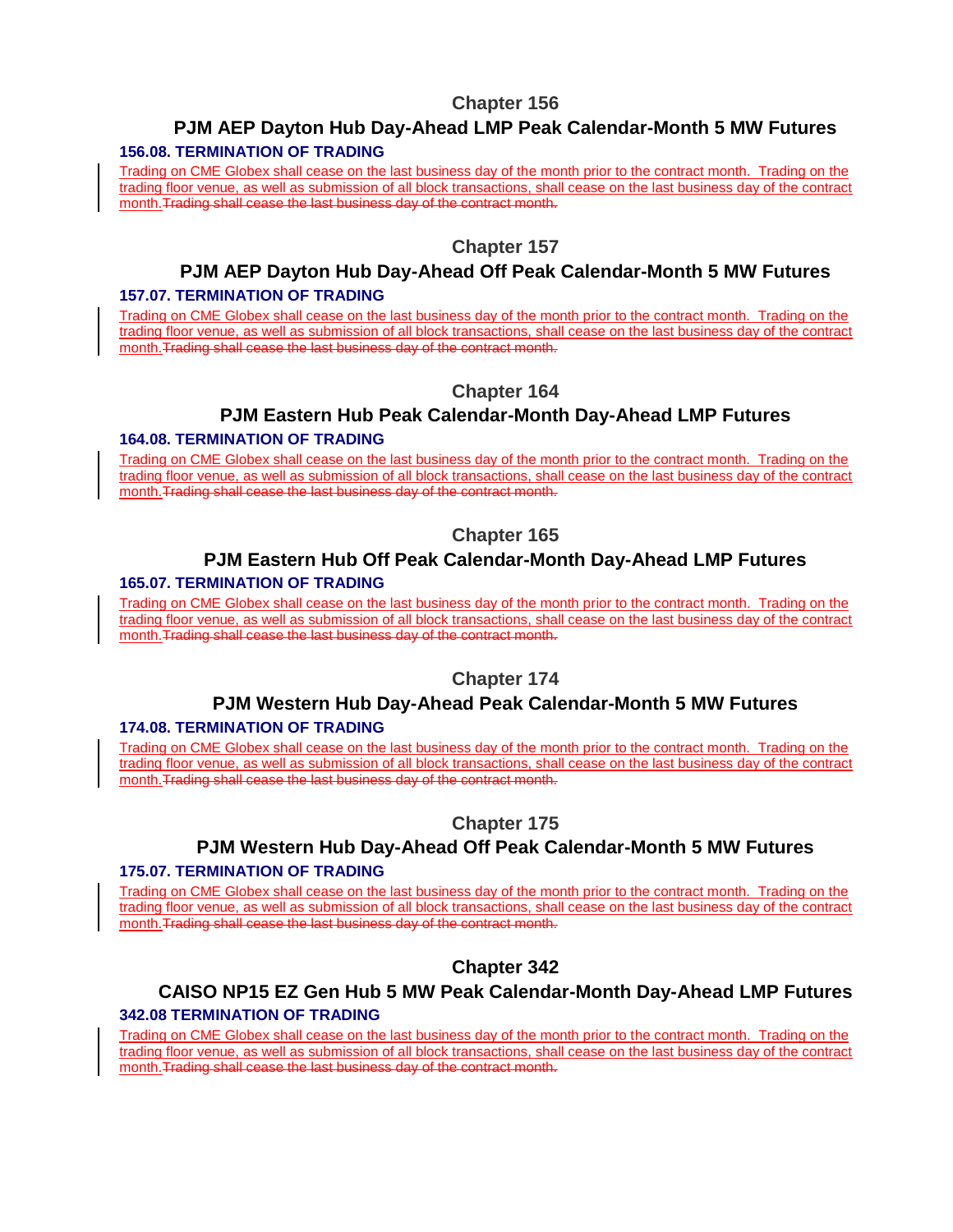# **CAISO SP15 EZ Gen Hub 5 MW Peak Calendar-Month Day-Ahead LMP Futures**

#### **343.08 TERMINATION OF TRADING**

Trading on CME Globex shall cease on the last business day of the month prior to the contract month. Trading on the trading floor venue, as well as submission of all block transactions, shall cease on the last business day of the contract month.Trading shall cease the last business day of the contract month.

# **Chapter 344**

#### **CAISO NP15 EZ Gen Hub 5 MW Off-Peak Calendar-Month Day-Ahead LMP Futures 344.07 TERMINATION OF TRADING**

Trading on CME Globex shall cease on the last business day of the month prior to the contract month. Trading on the trading floor venue, as well as submission of all block transactions, shall cease on the last business day of the contract month.Trading shall cease on the last business day of the contract month.

# **Chapter 345**

#### **CAISO SP15 EZ Gen Hub 5 MW Off-Peak Calendar-Month Day-Ahead LMP Futures 345.07 TERMINATION OF TRADING**

Trading on CME Globex shall cease on the last business day of the month prior to the contract month. Trading on the trading floor venue, as well as submission of all block transactions, shall cease on the last business day of the contract month. Trading shall cease on the last business day of the contract month.

# **Chapter 553**

#### **NYISO Zone J Day-Ahead Off-Peak Calendar-Month 5 MW Futures**

#### **553.07. TERMINATION OF TRADING**

Trading on CME Globex shall cease on the last business day of the month prior to the contract month. Trading on the trading floor venue, as well as submission of all block transactions, shall cease on the last business day of the contract month.Trading shall cease on the last business day of the contract month.

# **Chapter 616 NYISO Zone A Peak LBMP Futures**

#### **616.08. Termination of Posting of TransactionsTERMINATION OF TRADING**

Trading on CME Globex shall cease on the last business day of the month prior to the contract month. Trading on the trading floor venue, as well as submission of all block transactions, shall cease on the last business day of the contract month.Posting of transactions shall cease on the last business day of the contract month.

# **Chapter 616A**

#### **NYISO Zone A Off-Peak LBMP Futures**

#### **616A.07. TERMINATION OF TRADING**

Trading on CME Globex shall cease on the last business day of the month prior to the contract month. Trading on the trading floor venue, as well as submission of all block transactions, shall cease on the last business day of the contract month.Trading shall cease on the last business day of the contract month.

# **Chapter 617**

# **NYISO Zone G Peak LBMP Futures**

#### **617.08. Termination of Posting of TransactionsTERMINATION OF TRADING**

Trading on CME Globex shall cease on the last business day of the month prior to the contract month. Trading on the trading floor venue, as well as submission of all block transactions, shall cease on the last business day of the contract month.Posting of transactions shall cease on the last business day of the contract month.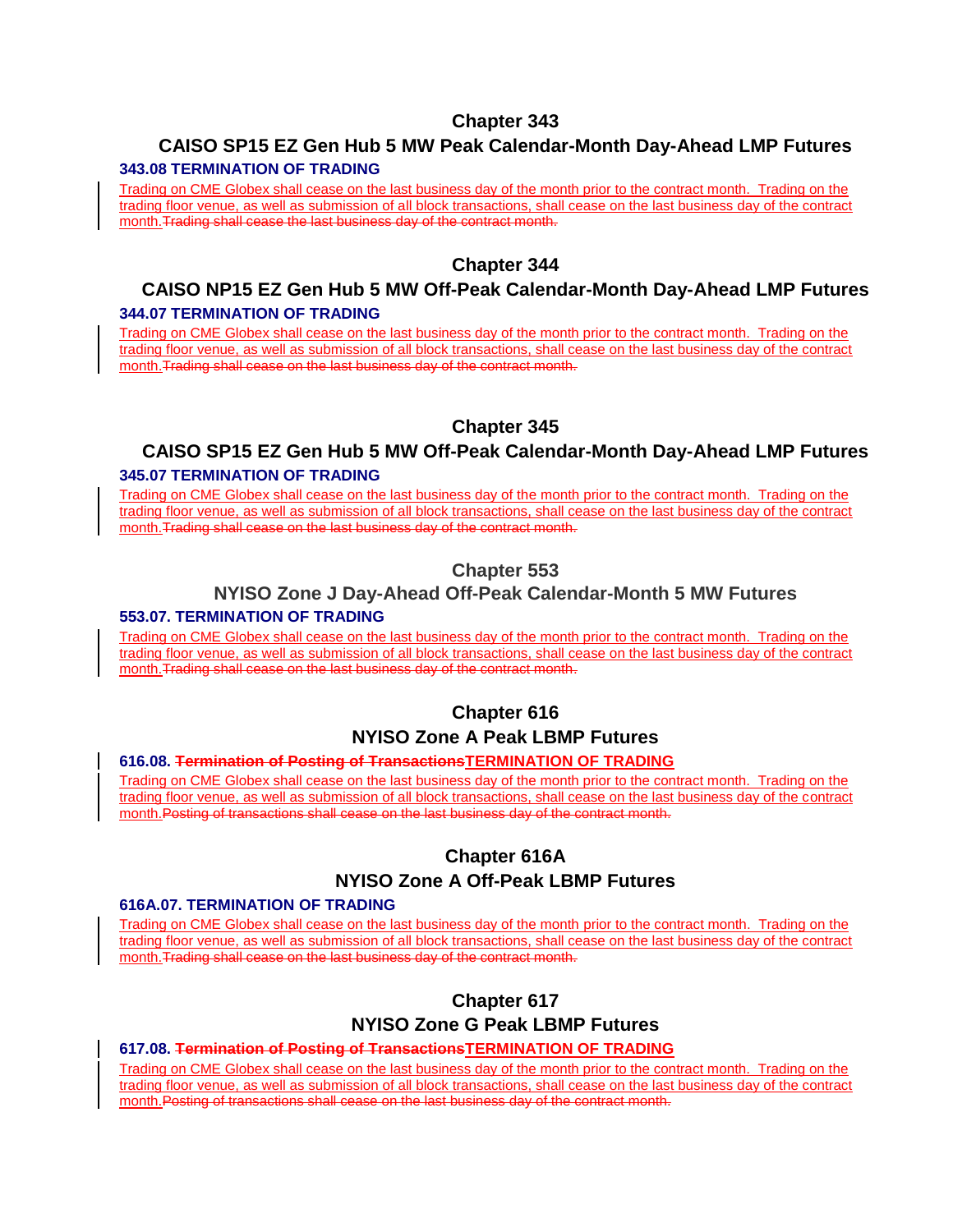# **Chapter 617A NYISO Zone G Off-Peak LBMP Swap Futures**

#### **617A.07. TERMINATION OF TRADING**

Trading on CME Globex shall cease on the last business day of the month prior to the contract month. Trading on the trading floor venue, as well as submission of all block transactions, shall cease on the last business day of the contract month.Trading shall cease on the last business day of the contract month.

# **Chapter 618**

#### **NYISO Zone J Peak LBMP Futures**

#### **618.08. Termination of Posting of TransactionsTERMINATION OF TRADING**

Trading on CME Globex shall cease on the last business day of the month prior to the contract month. Trading on the trading floor venue, as well as submission of all block transactions, shall cease on the last business day of the contract month.Posting of transactions shall cease on the last business day of the contract month.

# **Chapter 618A**

#### **NYISO Zone J Off-Peak LBMP Futures**

#### **618A.07. TERMINATION OF TRADING**

Trading on CME Globex shall cease on the last business day of the month prior to the contract month. Trading on the trading floor venue, as well as submission of all block transactions, shall cease on the last business day of the contract month. Trading shall cease on the last business day of the contract month.

# **Chapter 756**

#### **ISO New England Mass Hub Day-Ahead Peak Calendar-Month 2.5 MW Futures 756.08. TERMINATION OF TRADING**

Trading on CME Globex shall cease on the last business day of the month prior to the contract month. Trading on the trading floor venue, as well as submission of all block transactions, shall cease on the last business day of the contract month.Trading shall cease on the last business day of the contract month.

#### **Chapter 756A**

#### **ISO New England Mass Hub Off-Peak LMP Futures**

#### **756A.07. TERMINATION OF TRADING**

Trading on CME Globex shall cease on the last business day of the month prior to the contract month. Trading on the trading floor venue, as well as submission of all block transactions, shall cease on the last business day of the contract month.Trading shall cease on the last business day of the contract month.

#### **Chapter 800**

#### **ISO New England Mass Hub 5 MW Peak Calendar-Month Day-Ahead LMP Futures**

#### **800.08. TERMINATION OF TRADING**

Trading on CME Globex shall cease on the last business day of the month prior to the contract month. Trading on the trading floor venue, as well as submission of all block transactions, shall cease on the last business day of the contract month. Trading shall cease the last business day of the contract month.

#### **Chapter 801**

#### **ISO New England Mass Hub Day-Ahead Off-Peak Calendar-Month 5 MW Futures**

#### **801.07. TERMINATION OF TRADING**

Trading on CME Globex shall cease on the last business day of the month prior to the contract month. Trading on the trading floor venue, as well as submission of all block transactions, shall cease on the last business day of the contract month.Trading shall cease on the last business day of the contract month.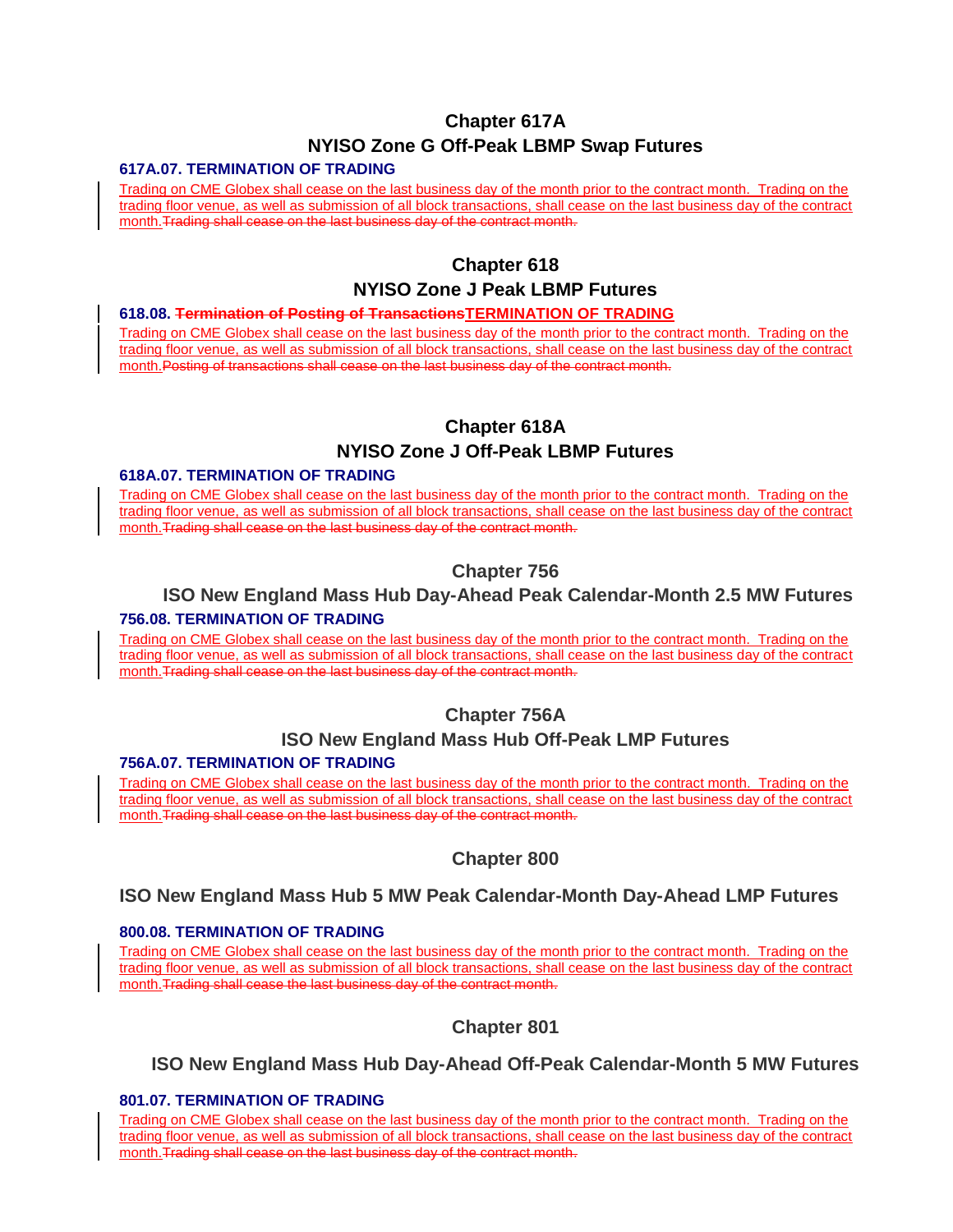# **MISO Indiana Hub (formerly Cinergy Hub) Day-Ahead Peak Calendar-Month 5 MW Futures**

#### **859.08 TERMINATION OF TRADING**

Trading on CME Globex shall cease on the last business day of the month prior to the contract month. Trading on the trading floor venue, as well as submission of all block transactions, shall cease on the last business day of the contract month. Trading shall cease the last business day of the contract month.

#### **Chapter 893**

# **MISO Indiana Hub (formerly Cinergy Hub) Day-Ahead Off-Peak Calendar-Month 5 MW Futures**

#### **893.07 TERMINATION OF TRADING**

Trading on CME Globex shall cease on the last business day of the month prior to the contract month. Trading on the trading floor venue, as well as submission of all block transactions, shall cease on the last business day of the contract month.Trading shall cease on the last business day of the contract month.

#### **Chapter 902**

#### **NYISO Zone A Day-Ahead Peak Calendar-Month 5 MW Futures**

#### **902.08. TERMINATION OF TRADING**

Trading on CME Globex shall cease on the last business day of the month prior to the contract month. Trading on the trading floor venue, as well as submission of all block transactions, shall cease on the last business day of the contract month.Trading shall cease on the last business day of the contract month.

#### **Chapter 903**

#### **NYISO Zone A Day-Ahead Off-Peak Calendar-Month 5 MW Futures**

#### **903.07. TERMINATION OF TRADING**

Trading on CME Globex shall cease on the last business day of the month prior to the contract month. Trading on the trading floor venue, as well as submission of all block transactions, shall cease on the last business day of the contract month.Trading shall cease on the last business day of the contract month.

#### **Chapter 904**

# **NYISO Zone G Day-Ahead Peak Calendar-Month 5 MW Futures**

#### **904.08. TERMINATION OF TRADING**

Trading on CME Globex shall cease on the last business day of the month prior to the contract month. Trading on the trading floor venue, as well as submission of all block transactions, shall cease on the last business day of the contract month. Trading shall cease the last business day of the contract month.

#### **Chapter 905**

#### **NYISO Zone G Day-Ahead Off-Peak Calendar-Month 5 MW Futures**

#### **905.07. TERMINATION OF TRADING**

Trading on CME Globex shall cease on the last business day of the month prior to the contract month. Trading on the trading floor venue, as well as submission of all block transactions, shall cease on the last business day of the contract month.Trading shall cease on the last business day of the contract month.

#### **Chapter 906**

#### **NYISO Zone J Day-Ahead Peak Calendar-Month 5 MW Futures**

#### **906.08. TERMINATION OF TRADING**

Trading on CME Globex shall cease on the last business day of the month prior to the contract month. Trading on the trading floor venue, as well as submission of all block transactions, shall cease on the last business day of the contract month.Trading shall cease the last business day of the contract month.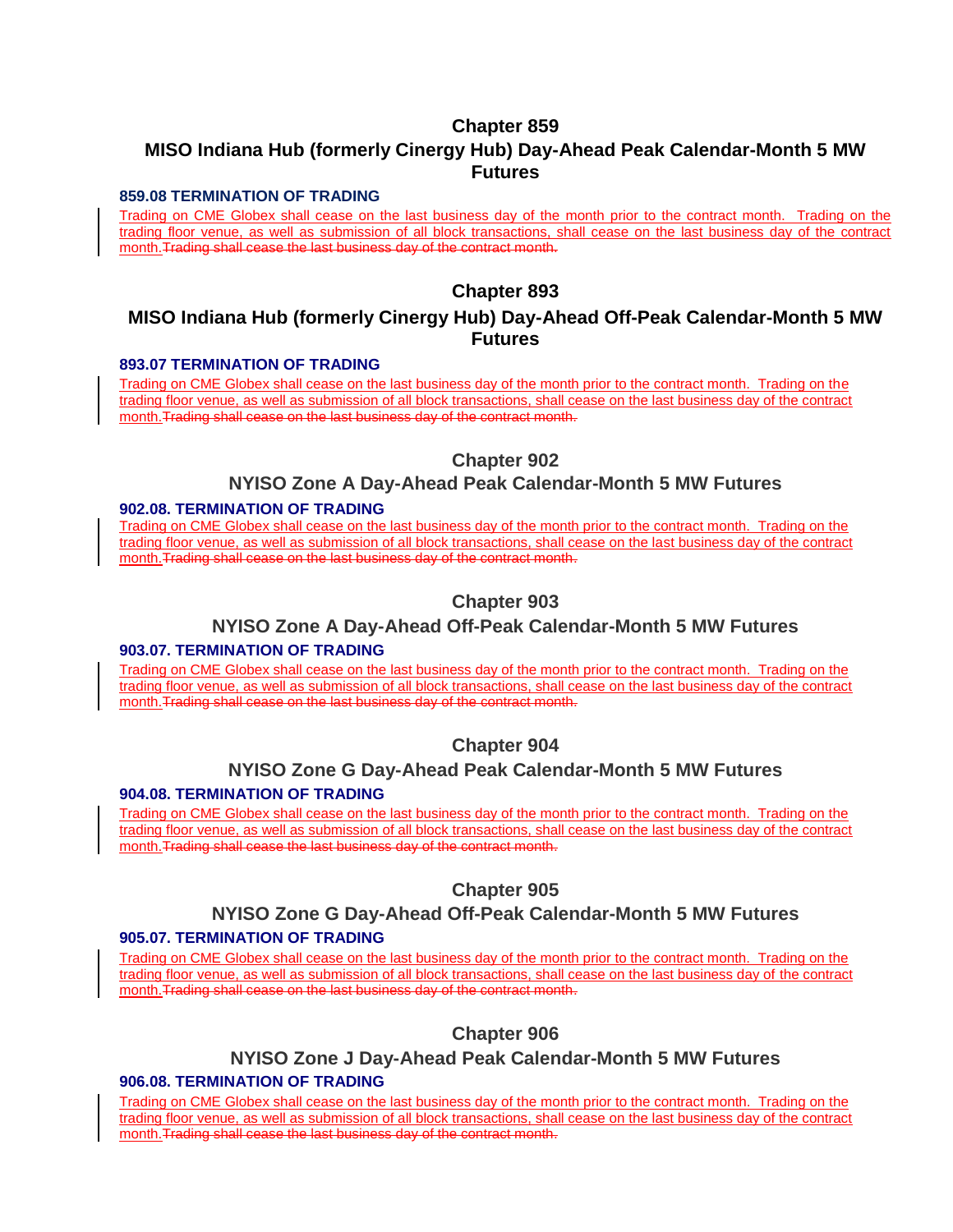# **Mid-Columbia Day-Ahead Peak Calendar-Month 5 MW Futures**

#### **935102.F. Termination of Trading**

Trading on CME Globex shall cease on the last business day of the month prior to the contract month. Trading on the trading floor venue, as well as submission of all block transactions, shall cease on the last business day of the contract month. Trading shall cease on the last business day of the contract month.

#### **Chapter 937**

#### **Mid-Columbia Day-Ahead Off-Peak Calendar-Month 5 MW Futures**

#### **937102.F. Termination of Trading**

Trading on CME Globex shall cease on the last business day of the month prior to the contract month. Trading on the trading floor venue, as well as submission of all block transactions, shall cease on the last business day of the contract month. Trading shall cease on the last business day of the contract month.

#### **Chapter 939**

#### **Palo Verde Day-Ahead Peak Calendar-Month 5 MW Futures**

#### **939102.F. Termination of Trading**

Trading on CME Globex shall cease on the last business day of the month prior to the contract month. Trading on the trading floor venue, as well as submission of all block transactions, shall cease on the last business day of the contract month.Trading shall cease on the last business day of the contract month.

# **Chapter 941**

#### **Palo Verde Day-Ahead Off-Peak Calendar-Month 5 MW Futures**

#### **941102.F. Termination of Trading**

Trading on CME Globex shall cease on the last business day of the month prior to the contract month. Trading on the trading floor venue, as well as submission of all block transactions, shall cease on the last business day of the contract month.Trading shall cease on the last business day of the contract month.

# **Chapter 1035**

#### **ERCOT North 345 kV Hub Day-Ahead 5 MW Peak Futures**

#### **1035.08. TERMINATION OF TRADING**

Trading on CME Globex shall cease on the last business day of the month prior to the contract month. Trading on the trading floor venue, as well as submission of all block transactions, shall cease on the last business day of the contract month.Trading shall cease on the last business day of the contract month.

#### **Chapter 1039**

# **ERCOT North 345 kV Hub Day-Ahead 5 MW Off-Peak Swap Futures**

#### **1039.07. TERMINATION OF TRADING**

Trading on CME Globex shall cease on the last business day of the month prior to the contract month. Trading on the trading floor venue, as well as submission of all block transactions, shall cease on the last business day of the contract month.Trading shall cease on the last business day of the contract month.

# **Chapter 1070**

#### **MISO Indiana Hub Day-Ahead Peak Calendar-Month 5 MW Futures 1070.08 TERMINATION OF TRADING**

Trading on CME Globex shall cease on the last business day of the month prior to the contract month. Trading on the trading floor venue, as well as submission of all block transactions, shall cease on the last business day of the contract month.Trading shall cease on the last business day of the contract month.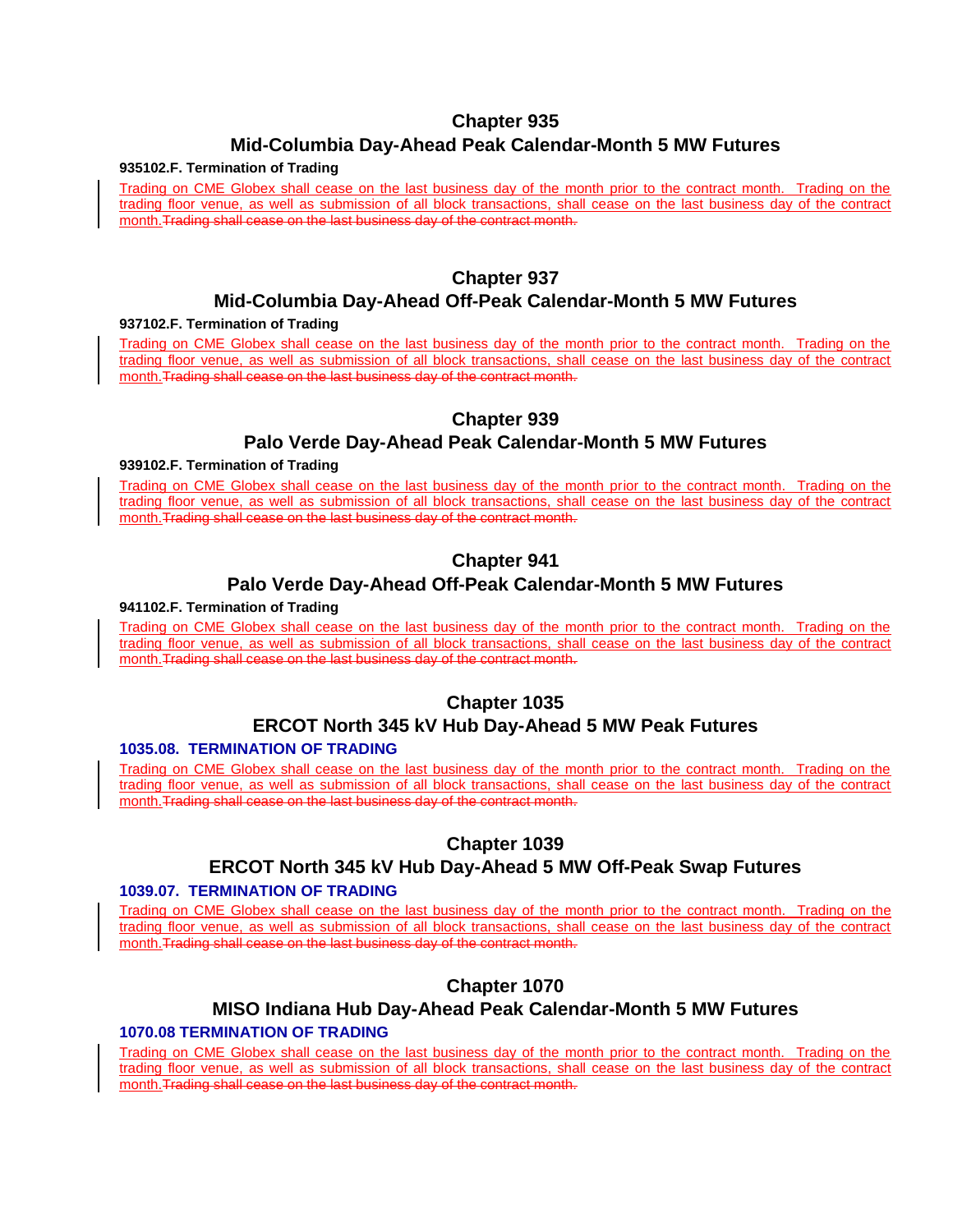# **MISO Indiana Hub Day-Ahead Off-Peak Calendar-Month 5 MW Futures**

#### **1072.07 TERMINATION OF TRADING**

Trading on CME Globex shall cease on the last business day of the month prior to the contract month. Trading on the trading floor venue, as well as submission of all block transactions, shall cease on the last business day of the contract month.Trading shall cease on the last business day of the contract month.

# **Chapter 176**

# **PJM Western Hub Peak Calendar-Month Real-Time LMP Futures**

#### **176.08. TERMINATION OF TRADING**

Trading on CME Globex shall cease at 23:59 EPT on the last calendar day of the month preceding the contract month, and if that time is not within CME Globex regular trading hours, trading on CME Globex shall cease at the normal termination time on the nearest business day on or before the last calendar day of the month preceding the contract month. Trading on the trading floor venue, as well as submission of all block transactions, Trading shall cease the last business day of the contract month.

# **Chapter 177**

# **PJM Western Hub Real-Time Off Peak Calendar-Month 5 MW Futures**

# **177.07. TERMINATION OF TRADING**

Trading on CME Globex shall cease at 23:59 EPT on the last calendar day of the month preceding the contract month, and if that time is not within CME Globex regular trading hours, trading on CME Globex shall cease at the normal termination time on the nearest business day on or before the last calendar day of the month preceding the contract month. Trading on the trading floor venue, as well as submission of all block transactions, Trading shall cease the last business day of the contract month.

#### **Chapter 178**

#### **PJM Western Hub 50 MW Peak Calendar-Month Real-Time LMP Futures**

#### **178.08. TERMINATION OF TRADING**

Trading on CME Globex shall cease at 23:59 EPT on the last calendar day of the month preceding the contract month, and if that time is not within CME Globex regular trading hours, trading on CME Globex shall cease at the normal termination time on the nearest business day on or before the last calendar day of the month preceding the contract month. Trading on the trading floor venue, as well as submission of all block transactions, Trading shall cease the last business day of the contract month.

#### **Chapter 264**

# **CAISO NP15 EZ Gen Hub 5 MW Peak Calendar-Month Real-Time LMP Futures**.

#### **264.08. TERMINATION OF TRADING**

Trading on CME Globex shall cease at 23:59 PPT on the last calendar day of the month preceding the contract month, and if that time is not within CME Globex regular trading hours, trading on CME Globex shall cease at the normal termination time on the nearest business day on or before the last calendar day of the month preceding the contract month. Trading on the trading floor venue, as well as submission of all block transactions, Trading shall cease the last business day of the contract month.

#### **Chapter 265**

#### **CAISO SP15 EZ Gen Hub 5 MW Peak Calendar-Month Real-Time LMP Futures 265.08. TERMINATION OF TRADING**

Trading on CME Globex shall cease at 23:59 PPT on the last calendar day of the month preceding the contract month, and if that time is not within CME Globex regular trading hours, trading on CME Globex shall cease at the normal termination time on the nearest business day on or before the last calendar day of the month preceding the contract month. Trading on the trading floor venue, as well as submission of all block transactions. Trading shall cease the last business day of the contract month.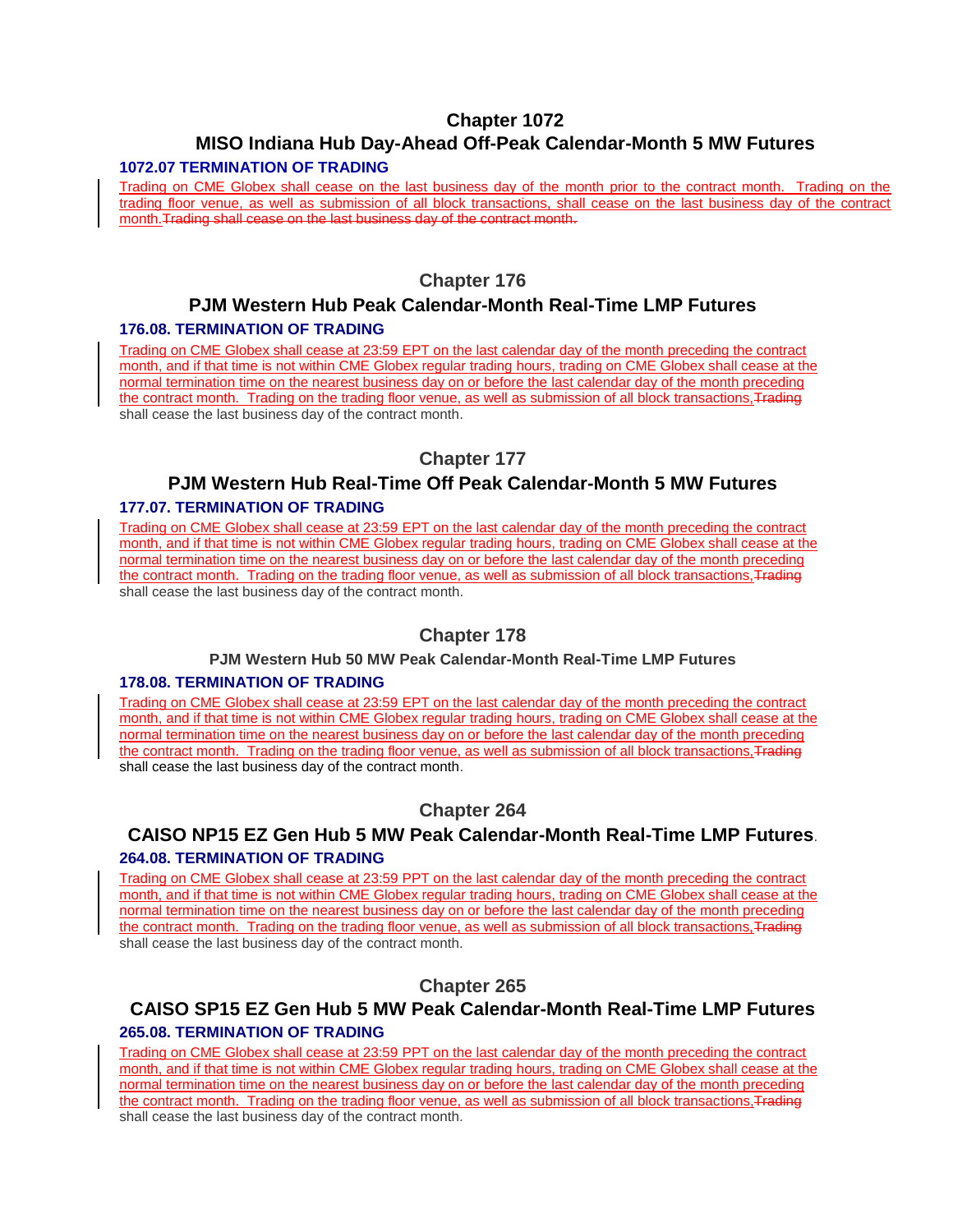# **Chapter 266 CAISO NP15 EZ Gen Hub 5 MW Off-Peak Calendar-Month Real-Time LMP Futures**

#### **266.07. TERMINATION OF TRADING**

Trading on CME Globex shall cease at 23:59 PPT on the last calendar day of the month preceding the contract month, and if that time is not within CME Globex regular trading hours, trading on CME Globex shall cease at the normal termination time on the nearest business day on or before the last calendar day of the month preceding the contract month. Trading on the trading floor venue, as well as submission of all block transactions, Trading shall cease on the last business day of the contract month.

# **Chapter 267 CAISO SP15 EZ Gen Hub 5 MW Off-Peak Calendar-Month Real-Time LMP Futures**

#### **267.07. TERMINATION OF TRADING**

Trading on CME Globex shall cease at 23:59 PPT on the last calendar day of the month preceding the contract month, and if that time is not within CME Globex regular trading hours, trading on CME Globex shall cease at the normal termination time on the nearest business day on or before the last calendar day of the month preceding the contract month. Trading on the trading floor venue, as well as submission of all block transactions, Trading shall cease on the last business day of the contract month.

# **Chapter 280 ERCOT North 345 kV Hub 5 MW Peak Futures**

#### **280.08. TERMINATION OF TRADING**

Trading on CME Globex shall cease at 23:59 CPT on the last calendar day of the month preceding the contract month, and if that time is not within CME Globex regular trading hours, trading on CME Globex shall cease at the normal termination time on the nearest business day on or before the last calendar day of the month preceding the contract month. Trading on the trading floor venue, as well as submission of all block transactions, Trading shall cease on the last business day of the contract month.

#### **Chapter 281**

# **ERCOT North 345 kV Hub 5 MW Off-Peak Futures**

#### **281.07. TERMINATION OF TRADING**

Trading on CME Globex shall cease at 23:59 CPT on the last calendar day of the month preceding the contract month, and if that time is not within CME Globex regular trading hours, trading on CME Globex shall cease at the normal termination time on the nearest business day on or before the last calendar day of the month preceding the contract month. Trading on the trading floor venue, as well as submission of all block transactions, Trading shall cease on the last business day of the contract month.

#### **Chapter 635**

#### **PJM Western Hub Real-Time Peak Calendar-Month 2.5 MW Futures**

#### **635.06. TERMINATION OF TRADING**

Trading on CME Globex shall cease at 23:59 EPT on the last calendar day of the month preceding the contract month, and if that time is not within CME Globex regular trading hours, trading on CME Globex shall cease at the normal termination time on the nearest business day on or before the last calendar day of the month preceding the contract month. Trading on the trading floor venue, as well as submission of all block transactions, Trading shall cease one business days prior to the last peak day of the contract month.

#### **Chapter 635A**

### **PJM Off-Peak Calendar-Month LMP Futures**

#### **635A.07 TERMINATION OF TRADING**

Trading on CME Globex shall cease at 23:59 EPT on the last calendar day of the month preceding the contract month, and if that time is not within CME Globex regular trading hours, trading on CME Globex shall cease at the normal termination time on the nearest business day on or before the last calendar day of the month preceding the contract month. Trading on the trading floor venue, as well as submission of all block transactions, Trading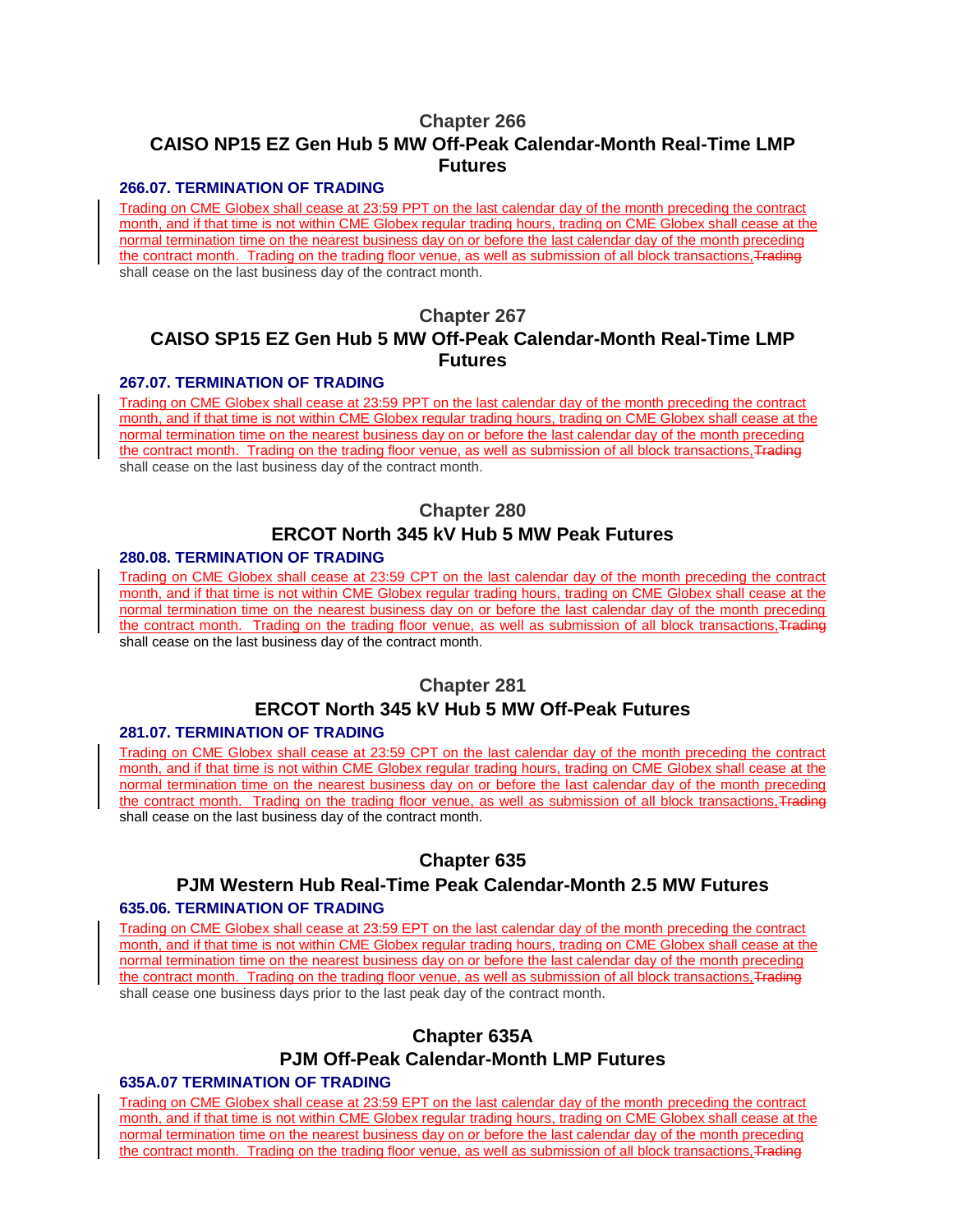shall cease on the last business day of the contract month.

# **Chapter 762**

# **PJM Northern Illinois Hub Real-Time Peak Calendar-Month 2.5 MW Futures 762.06. TERMINATION OF TRADING**

Trading on CME Globex shall cease at 23:59 EPT on the last calendar day of the month preceding the contract month, and if that time is not within CME Globex regular trading hours, trading on CME Globex shall cease at the normal termination time on the nearest business day on or before the last calendar day of the month preceding the contract month. Trading on the trading floor venue, as well as submission of all block transactions, Trading shall cease one business day prior to the last peak day of the contract month.

# **Chapter 762A**

# **PJM Northern Illinois Hub Off-Peak LMP Futures**

#### **762A.06. TERMINATION OF TRADING**

Trading on CME Globex shall cease at 23:59 EPT on the last calendar day of the month preceding the contract month, and if that time is not within CME Globex regular trading hours, trading on CME Globex shall cease at the normal termination time on the nearest business day on or before the last calendar day of the month preceding the contract month. Trading on the trading floor venue, as well as submission of all block transactions, Trading shall cease one business day prior to the last peak day of the contract month.

# **Chapter 765**

# **PJM AEP-Dayton Hub Real-Time Peak Calendar-Month 2.5 MW Futures**

#### **765.06. TERMINATION OF TRADING**

Trading on CME Globex shall cease at 23:59 EPT on the last calendar day of the month preceding the contract month, and if that time is not within CME Globex regular trading hours, trading on CME Globex shall cease at the normal termination time on the nearest business day on or before the last calendar day of the month preceding the contract month. Trading on the trading floor venue, as well as submission of all block transactions, Trading shall cease one business day prior to the last peak day of the contract month.

# **Chapter 765A**

# **PJM AEP Dayton Hub Off-Peak LMP Futures**

#### **765A.07. TERMINATION OF TRADING**

Trading on CME Globex shall cease at 23:59 EPT on the last calendar day of the month preceding the contract month, and if that time is not within CME Globex regular trading hours, trading on CME Globex shall cease at the normal termination time on the nearest business day on or before the last calendar day of the month preceding the contract month. Trading on the trading floor venue, as well as submission of all block transactions, Trading shall cease on the last business day of the contract month.

# **Chapter 774**

# **MISO Indiana Hub (formerly Cinergy Hub) Real-Time Peak Calendar-Month 2.5 MW Futures**

#### **774.08. TERMINATION OF TRADING**

Trading on CME Globex shall cease at 23:59 EPT on the last calendar day of the month preceding the contract month, and if that time is not within CME Globex regular trading hours, trading on CME Globex shall cease at the normal termination time on the nearest business day on or before the last calendar day of the month preceding the contract month. Trading on the trading floor venue, as well as submission of all block transactions, Trading shall cease on the last business day of the contract month.

# **Chapter 774A**

# **MISO Indiana Hub (formerly Cinergy Hub) Off-Peak LMP Futures**

# **774A.07. TERMINATION OF TRADING**

Trading on CME Globex shall cease at 23:59 EPT on the last calendar day of the month preceding the contract month, and if that time is not within CME Globex regular trading hours, trading on CME Globex shall cease at the normal termination time on the nearest business day on or before the last calendar day of the month preceding the contract month. Trading on the trading floor venue, as well as submission of all block transactions, Trading shall cease on the last business day of the contract month.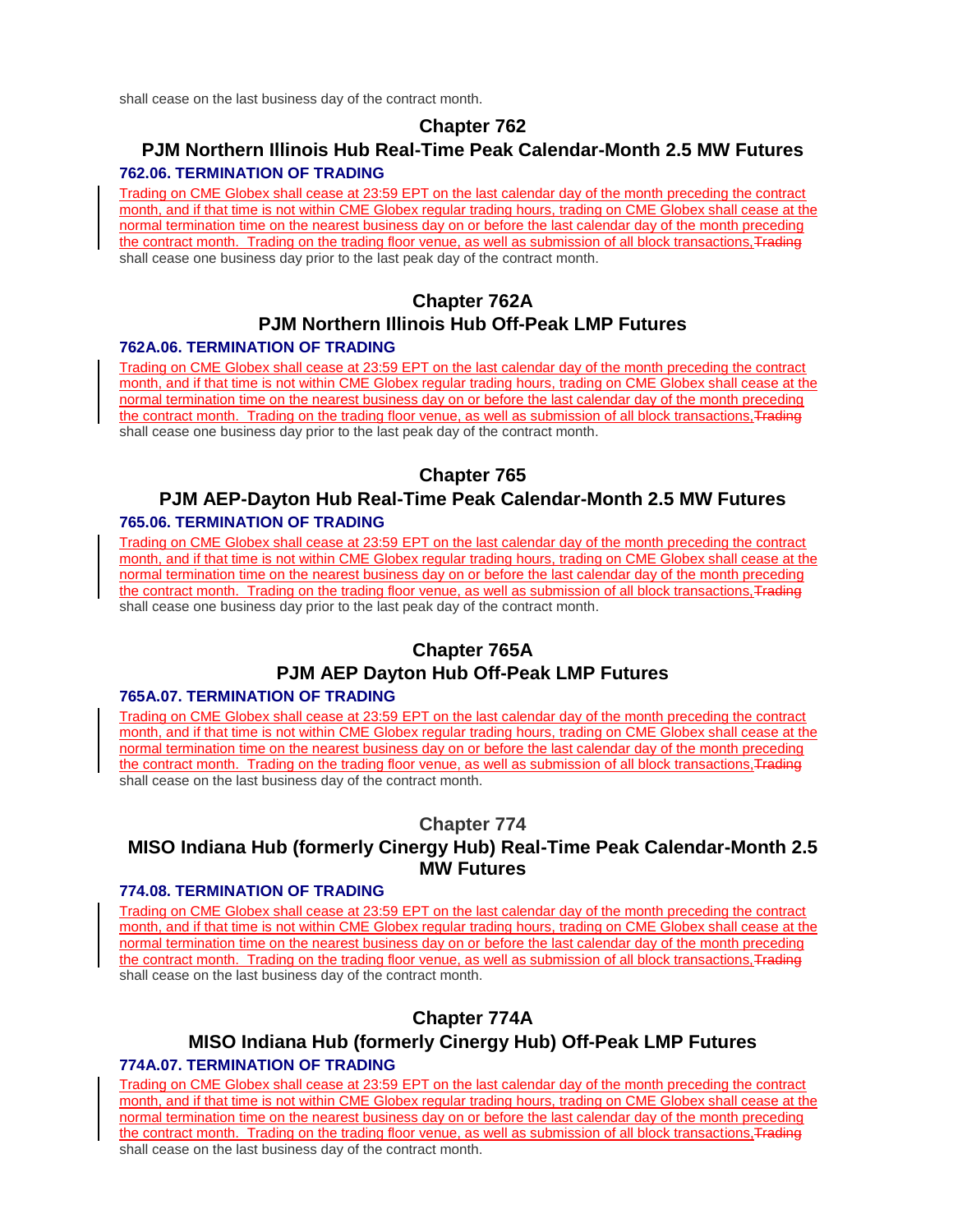# **Chapter 802 MISO Indiana Hub (formerly Cinergy Hub) 5 MW Peak Calendar-Month Real-Time Futures**

#### **802.08. TERMINATION OF TRADING**

Trading on CME Globex shall cease at 23:59 EPT on the last calendar day of the month preceding the contract month, and if that time is not within CME Globex regular trading hours, trading on CME Globex shall cease at the normal termination time on the nearest business day on or before the last calendar day of the month preceding the contract month. Trading on the trading floor venue, as well as submission of all block transactions, Trading shall cease the last business day of the contract month.

# **Chapter 803**

# **MISO Indiana Hub (formerly Cinergy Hub) Real-Time Off-Peak Calendar-Month 5 MW Futures**

#### **803.07 TERMINATION OF TRADING**

Trading on CME Globex shall cease at 23:59 EST on the last calendar day of the month preceding the contract month, and if that time is not within CME Globex regular trading hours, trading on CME Globex shall cease at the normal termination time on the nearest business day on or before the last calendar day of the month preceding the contract month. Trading on the trading floor venue, as well as submission of all block transactions, Trading shall cease on the last business day of the contract month.

# **Chapter 894**

# **PJM Northern Illinois Hub 5 MW Peak Calendar-Month Real-Time LMP Futures 894.08. TERMINATION OF TRADING**

Trading on CME Globex shall cease at 23:59 EPT on the last calendar day of the month preceding the contract month, and if that time is not within CME Globex regular trading hours, trading on CME Globex shall cease at the normal termination time on the nearest business day on or before the last calendar day of the month preceding the contract month. Trading on the trading floor venue, as well as submission of all block transactions, Trading shall cease the last business day of the contract month.

# **Chapter 895**

# **PJM Northern Illinois Hub Real-Time Off-Peak Calendar-Month 5 MW Futures 895.07. TERMINATION OF TRADING**

Trading on CME Globex shall cease at 23:59 EPT on the last calendar day of the month preceding the contract month, and if that time is not within CME Globex regular trading hours, trading on CME Globex shall cease at the normal termination time on the nearest business day on or before the last calendar day of the month preceding the contract month. Trading on the trading floor venue, as well as submission of all block transactions, Trading shall cease on the last business day of the contract month.

# **Chapter 896**

# **PJM AEP Dayton Hub 5MW Peak Calendar-Month Real-Time LMP Futures 896.08. TERMINATION OF TRADING**

Trading on CME Globex shall cease at 23:59 EPT on the last calendar day of the month preceding the contract month, and if that time is not within CME Globex regular trading hours, trading on CME Globex shall cease at the normal termination time on the nearest business day on or before the last calendar day of the month preceding the contract month. Trading on the trading floor venue, as well as submission of all block transactions, Trading shall cease the last business day of the contract month.

# **Chapter 897**

# **PJM AEP Dayton Hub Real-Time Off-Peak Calendar-Month 5 MW Futures 897.07. TERMINATION OF TRADING**

Trading on CME Globex shall cease at 23:59 EPT on the last calendar day of the month preceding the contract month, and if that time is not within CME Globex regular trading hours, trading on CME Globex shall cease at the normal termination time on the nearest business day on or before the last calendar day of the month preceding